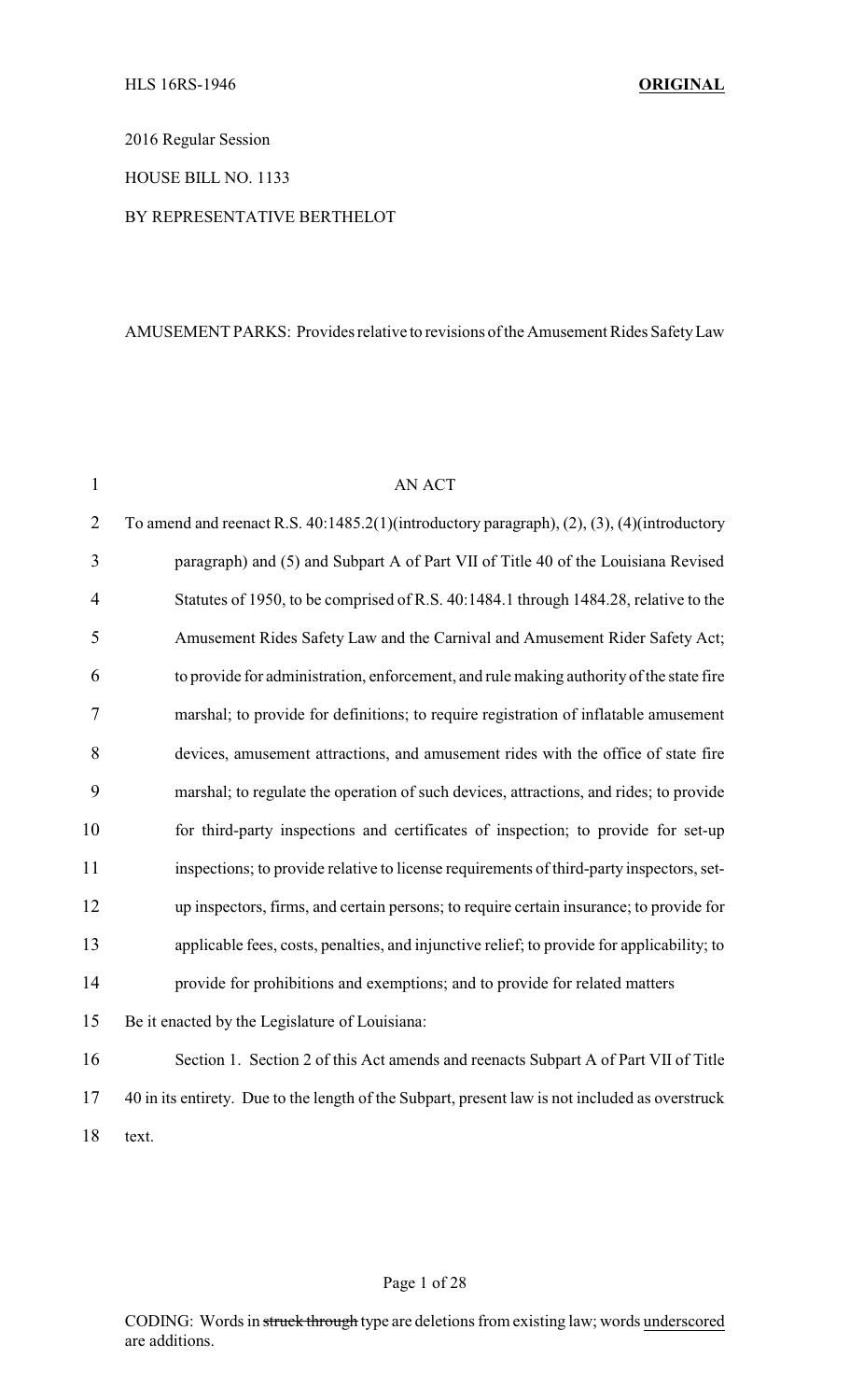| $\mathbf{1}$   | Section 2. Subpart A of Part VII of Title 40 of the Louisiana Revised Statutes of     |
|----------------|---------------------------------------------------------------------------------------|
| $\overline{2}$ | 1950, comprised of R.S. 40:1484.1 through 1484.28, is hereby amended and reenacted to |
| 3              | read as follows:                                                                      |
| $\overline{4}$ | PART VII. REGULATION OF AMUSEMENT ATTRACTIONS                                         |
| 5              | <b>AND RIDES</b>                                                                      |
| 6              | SUBPART A. REGULATION                                                                 |
| 7              | §1484.1. Short title                                                                  |
| 8              | This Part shall be known and may be cited as the Amusement Rides Safety               |
| 9              | Law.                                                                                  |
| 10             | §1484.2. Purpose; administration and enforcement                                      |
| 11             | A. The purpose of this Part is to regulate the testing, inspection, and               |
| 12             | operation of inflatable amusement devices, amusement attractions, and amusement       |
| 13             | rides to prohibit the use of such devices, attractions, and rides when they have not  |
| 14             | been properly registered, have not received a proper and timely certificate of        |
| 15             | inspection, and have not received a set-up inspection.                                |
| 16             | B. The state fire marshal shall administer and enforce the provisions of this         |
| 17             | Part and may promulgate rules and regulations which he considers necessary to such    |
| 18             | administration and enforcement pursuant to the Administrative Procedure Act. In       |
| 19             | formulating necessary rules and regulations, the state fire marshal may use           |
| 20             | recognized standards, including but not limited to those of the ANSI, ASTM, those     |
| 21             | recognized by federal law or regulation, those published by nationally recognized     |
| 22             | standards-making organizations, those industry standards established by accepted      |
| 23             | practices or trade associations, or those contained in manufacturers' installation    |
| 24             | manuals.                                                                              |
| 25             | C. The state fire marshal has the authority to charge and collect fees as             |
| 26             | provided for in this Part.                                                            |
| 27             | §1484.3. Definitions                                                                  |
| 28             | As used in this Part, the following terms have the meanings specified in this         |
| 29             | Section except where the context expressly indicates otherwise:                       |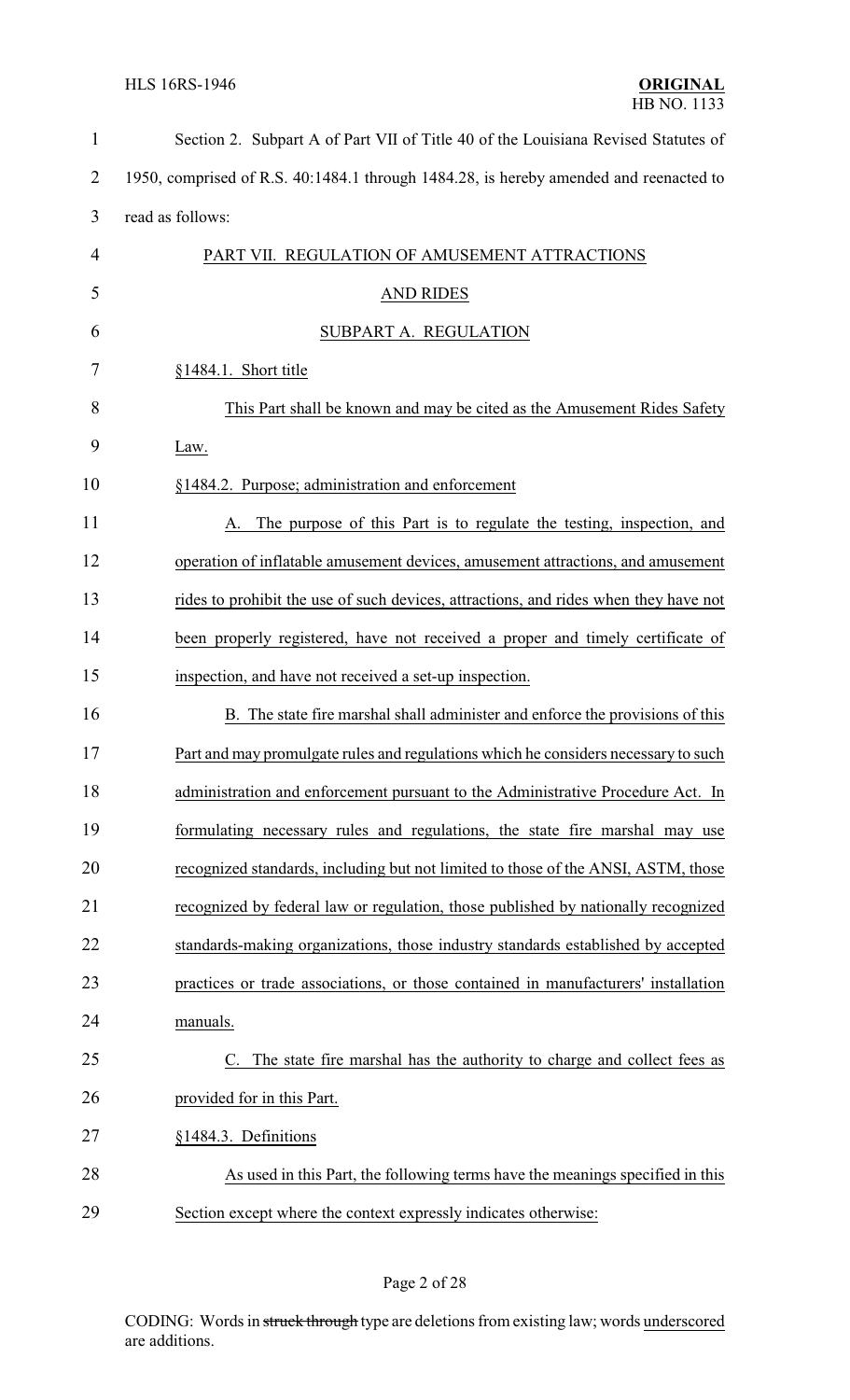| $\mathbf{1}$ | "Amusement attraction" means any building or structure around, over,                  |
|--------------|---------------------------------------------------------------------------------------|
| 2            | or through which people may move or walk, without the aid of any moving device        |
| 3            | integral to the building or structure, that provides amusement, pleasure, thrills, or |
| 4            | excitement. "Amusement attraction" does not include any enterprise principally        |
| 5            | devoted to the exhibition of products of agriculture, industry, education, science,   |
| 6            | religion, or the arts.                                                                |
| 7            | "Amusement ride" means any mechanized device or combination of<br>(2)                 |
| 8            | devices which carries passengers along, around, or over a fixed or restricted course  |
| 9            | for the purpose of giving its passengers amusement, pleasure, thrills, or excitement. |
| 10           | "Amusement ride" also includes any mechanized device or combination of devices        |
| 11           | of a permanent nature even though such device or combination of devices is subject    |
| 12           | to building regulations issued by cities or parishes and existing applicable safety   |
| 13           | orders. "Amusement rides" also include the following:                                 |
| 14           | Bungee rides or bungee operations which utilize as a component a<br>(a)               |
| 15           | bungee cord, which is an elastic rope made of rubber, latex, or other elastic-type    |
| 16           | materials whether natural or synthetic.                                               |
| 17           | (b) Go-karts, which means a ride in which a vehicle is controlled or driven           |
| 18           | by patrons on a fixed course.                                                         |
| 19           | (c) Any wave pool, water slide, or other similar attraction that totally or           |
| 20           | partially immerses a patron in water.                                                 |
| 21           | (d) Artificial climbing walls.                                                        |
| 22           | (e) Zip lines.                                                                        |
| 23           | (3) "ANSI" means the American National Standards Institute.                           |
| 24           | (4) "ASTM" means the American Society of American Materials.                          |
| 25           | (5) "Certificate of inspection" means a certificate or report prepared by a           |
| 26           | third-party inspector pursuant to his inspection which verifies that the inflatable   |
| 27           | amusement device, amusement attraction, or amusement ride complies with all           |
| 28           | applicable adopted laws, rules, standards, and its corresponding manufacturer's       |
| 29           | installation manuals, maintenance and service bulletins, or notices.                  |

# Page 3 of 28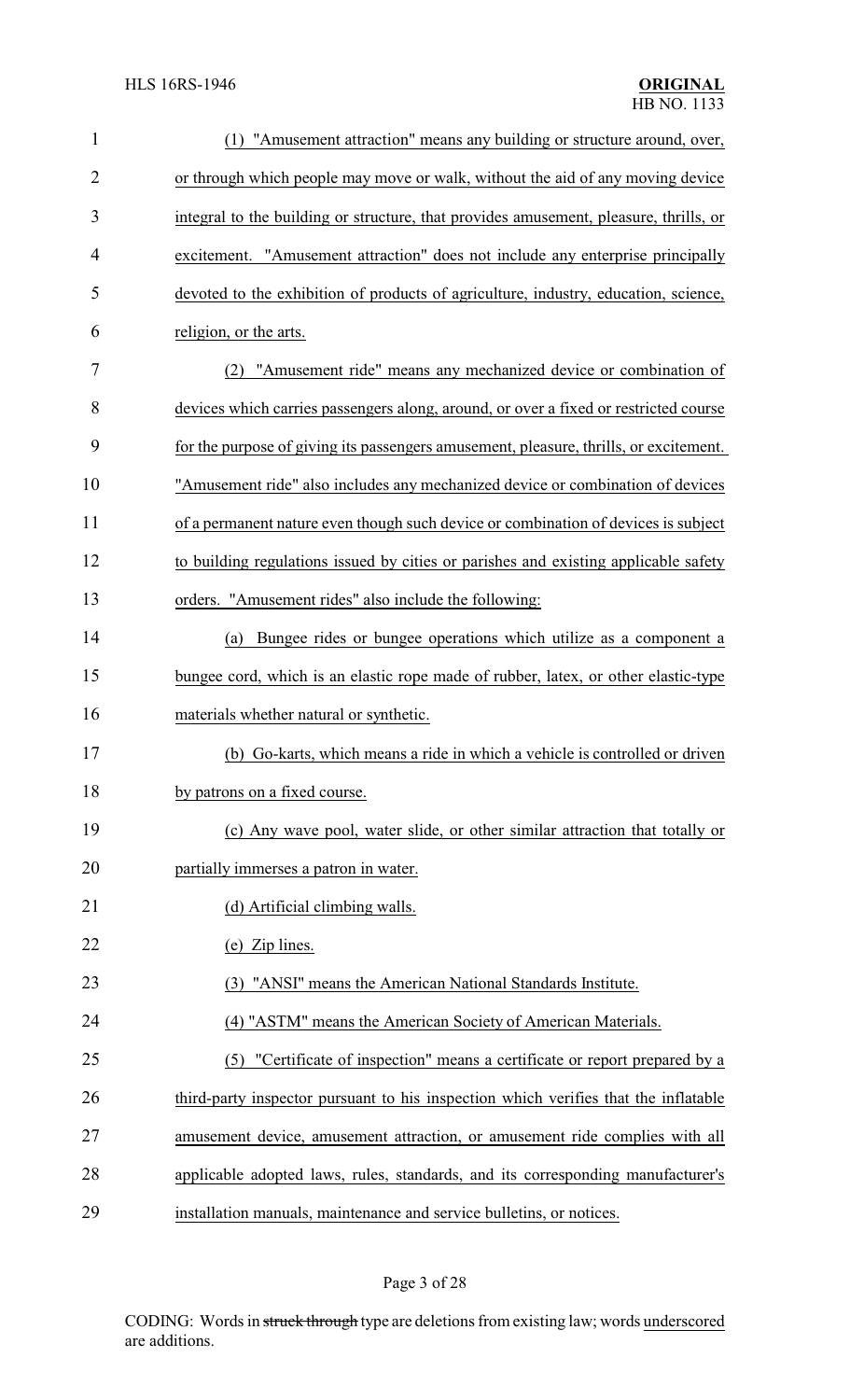| $\mathbf{1}$   | (6) "Certificate of registration" means a certificate issued by the office of           |
|----------------|-----------------------------------------------------------------------------------------|
| $\overline{2}$ | state fire marshal upon receipt of a completed registration application, valid          |
| 3              | insurance as required by this Part, and a certificate of inspection.                    |
| 4              | (7) "Compliance inspection" means a type of inspection performed by the                 |
| 5              | state fire marshal as he deems necessary, usually in conjunction with an audit or       |
| 6              | investigation, or in response to a complaint.                                           |
| 7              | (8) "Employee" means a person who performs services for wages or salary                 |
| 8              | from his employer.                                                                      |
| 9              | "Firm" means a sole proprietorship, corporation, limited liability<br>(9)               |
| 10             | company, or similar type of business entity.                                            |
| 11             | "Fixed operation location" means an operating location wherein<br>(10)                  |
| 12             | amusement devices, amusement attractions, or amusement rides are operated for an        |
| 13             | indefinite period of time and are not often disassembled and reassembled.               |
| 14             | (11) "Inflatable amusement device" means any amusement attraction that                  |
| 15             | incorporates a structural and mechanical system that employs a high-strength fabric     |
| 16             | or film that achieves its strength, shape, and stability by pretensioning with internal |
| 17             | air pressure for activities including, but not limited to, bouncing, climbing, sliding, |
| 18             | or interactive play, which may or may not be enclosed.                                  |
| 19             | (12) "Inspect" or "inspection" means the thorough physical examination and              |
| 20             | functional testing of inflatable amusement devices, amusement attractions, and          |
| 21             | amusement rides and their component parts necessary to ensure that the such device,     |
| 22             | attraction, or ride complies with all applicable adopted laws, rules, standards, and    |
| 23             | corresponding manufacturer installation manuals, maintenance and service repair         |
| 24             | bulletins, or notices.                                                                  |
| 25             | or "investigation" means the thorough physical<br>(13)<br>"Investigate"                 |
| 26             | examination of an inflatable amusement device, amusement attraction, or amusement       |
| 27             | ride and their component parts by the office of state fire marshal in response to a     |
| 28             | complaint or an accident, which may or may not have resulted in injury or death, to     |
| 29             | determine the cause of the accident.                                                    |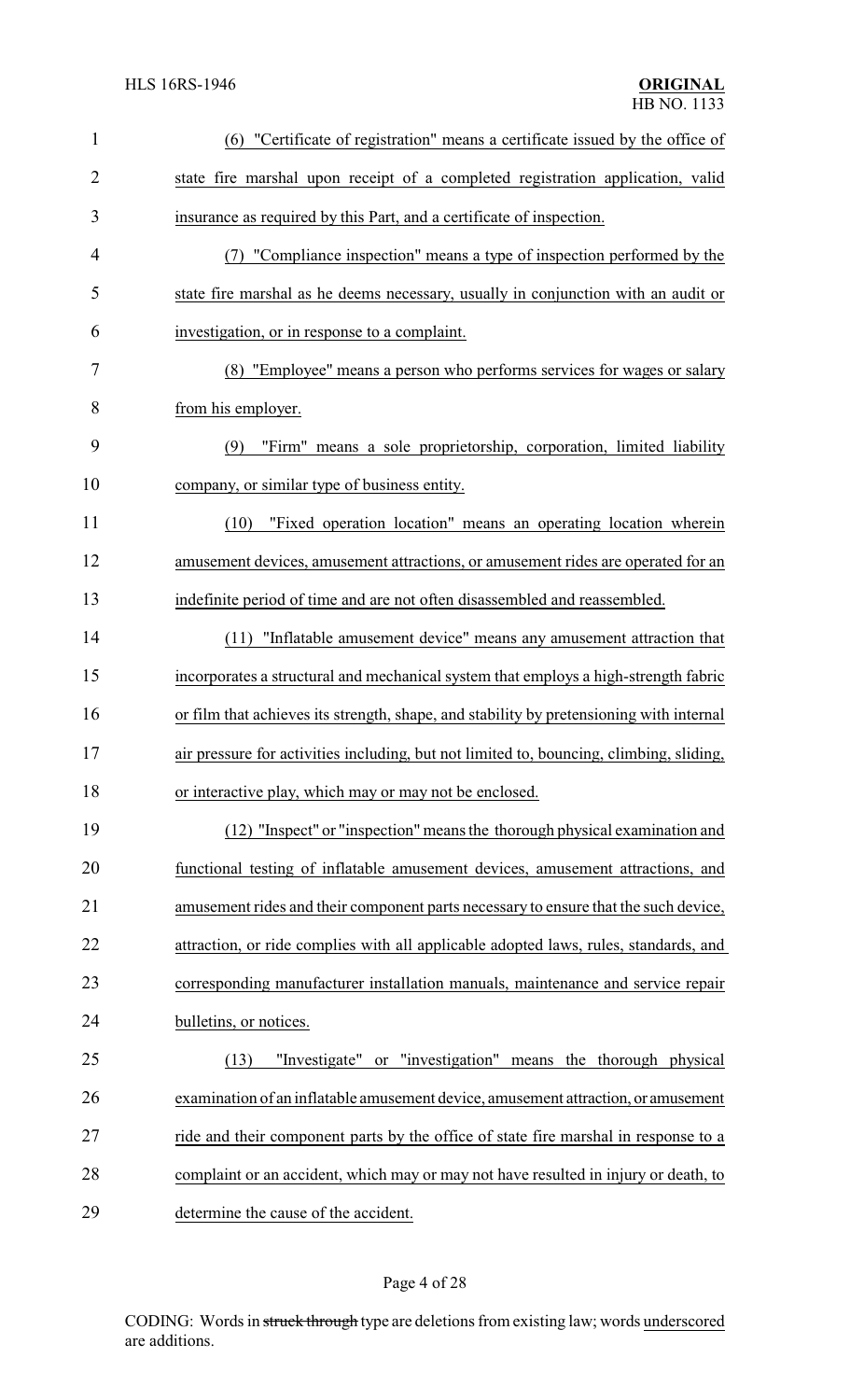| $\mathbf{1}$   | (14) "NAARSO" means the National Association of Amusement Ride Safety                 |
|----------------|---------------------------------------------------------------------------------------|
| $\overline{2}$ | Officials.                                                                            |
| 3              | (15) "Operate" means to manage and coordinate the inflatable amusements               |
| 4              | devices, amusement attractions, or amusement rides at an event. The term includes     |
| 5              | management or coordination which may or may not be performed by the owner of          |
| 6              | the inflatable amusements devices, amusement attractions, or amusement rides.         |
| 7              | (16) "Operator" means a person or firm who may or may not own the                     |
| 8              | inflatable amusements devices, amusement attractions, or amusement rides who is       |
| 9              | managing, coordinating, or has the duty to control the operation of the inflatable    |
| 10             | amusements devices, amusement attractions, or amusement rides at an event. The        |
| 11             | term may include an agency of the state or any of its political subdivisions.         |
| 12             | (17) "Owner" means a person or firm, or the agent of a person or firm, who            |
| 13             | owns an amusement attraction, amusement ride, or more than two inflatable             |
| 14             | amusement devices, and at least one of the person's or firm's inflatable amusement    |
| 15             | devices, amusement attractions, or amusement rides is utilized in this state.         |
| 16             | (18)<br>"Ride operator" means the person or persons responsible for                   |
| 17             | supervising, monitoring, and attending to the inflatable amusement device,            |
| 18             | amusement attraction, or amusement ride, including but not limited to collecting      |
| 19             | tickets or money, ensuring the appropriate number of patrons to get on a ride,        |
| 20             | ensuring riders are the appropriate height, latching and securing passengers,         |
| 21             | operating a ride, starting and stopping a ride, and monitoring patrons' activities    |
| 22             | during a ride's operation to ensure their safety.                                     |
| 23             | (19) "Set-up inspection" means a review of all necessary documents,                   |
| 24             | including service and repair documents, the observation of and examination of the     |
| 25             | assembly, set-up, and operation of an inflatable amusement device, amusement          |
| 26             | attraction, or amusement ride, and an inspection of the foundation, blocking, fuel    |
| 27             | containers, and mechanical and electrical conditions of such a device, attraction, or |
| 28             | ride.                                                                                 |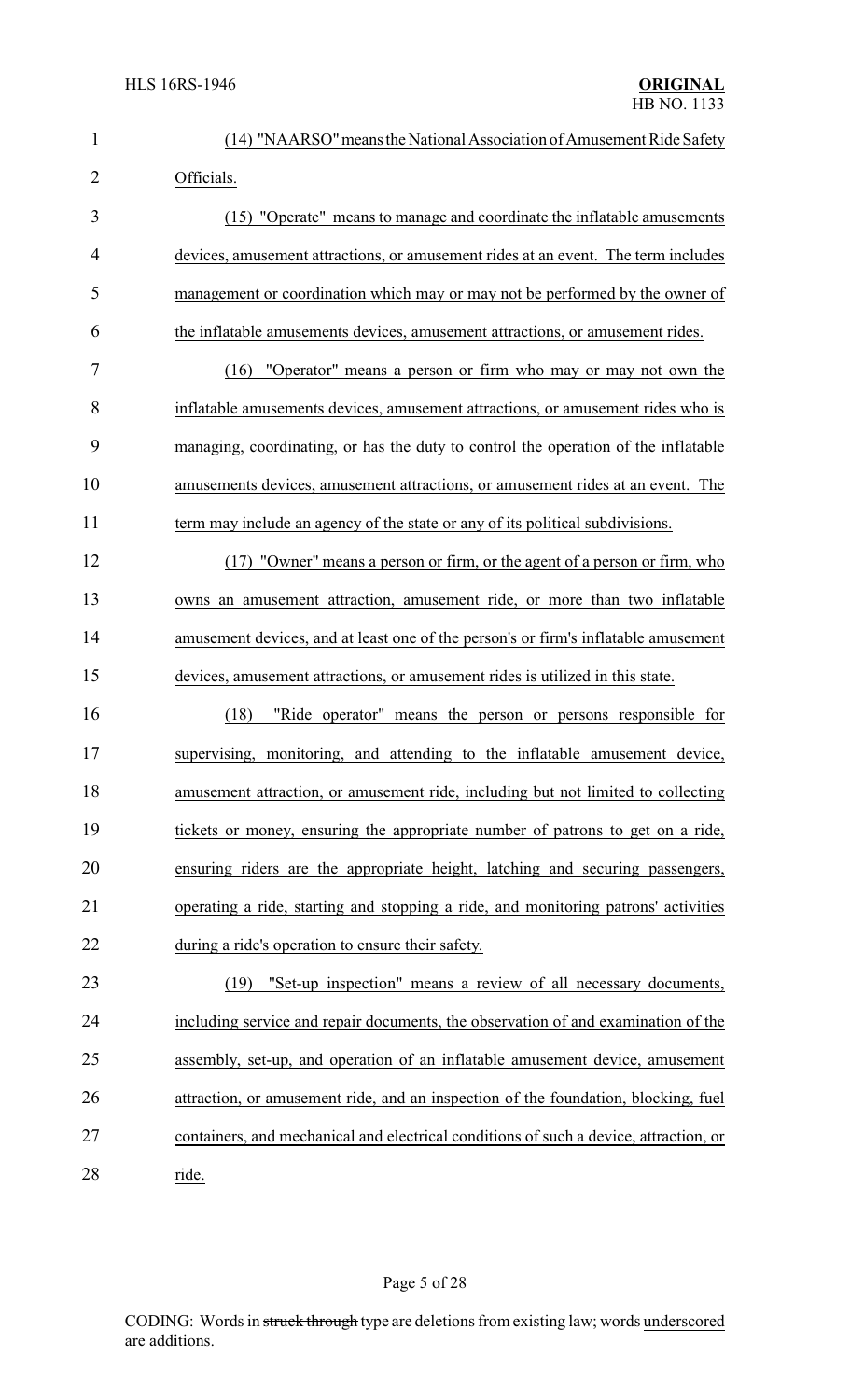| $\mathbf{1}$   | (20) "Set-up inspector" means the person or persons charged with conducting             |
|----------------|-----------------------------------------------------------------------------------------|
| $\overline{2}$ | the set-up inspection prior to the opening of an amusement attraction or prior to the   |
| 3              | operation of an inflatable amusement device or amusement ride at each event.            |
| 4              | "Temporary operation location" means an operating location where<br>(21)                |
| 5              | inflatable amusement devices, amusement attractions, or amusement rides are             |
| 6              | operated for a finite period of time not to exceed thirty days.                         |
| 7              | (22) "Testing" means the set-up and activation of an inflatable amusement               |
| 8              | device, amusement attraction, or amusement ride for the purpose of analyzing such       |
| 9              | device, attraction, or ride and their component parts for safety. This may be done in   |
| 10             | conjunction with an inspection.                                                         |
| 11             | (23) "Third-party inspector" means a person licensed by the office of state             |
| 12             | fire marshal to test and inspect inflatable amusement devices, amusement attractions,   |
| 13             | and amusement rides.                                                                    |
| 14             | §1484.4. Registration of inflatable amusement devices, amusement attractions, and       |
| 15             | amusement rides; requirements                                                           |
| 16             | A. Any owner of an inflatable amusement device, amusement attraction, or                |
| 17             | amusement ride shall register each of his inflatable amusement devices, amusement       |
| 18             | attractions, or amusement rides with the office of state fire marshal prior to its use  |
| 19             | in this state. An owner shall renew the registration each year for each inflatable      |
| 20             | amusement device, amusement attraction, or amusement ride being used in this state.     |
| 21             | To register the inflatable amusement device, amusement attraction, or<br>B.             |
| 22             | amusement ride, the owner shall submit all of the following to the office of state fire |
| 23             | marshal for approval:                                                                   |
| 24             | (1) A registration application.                                                         |
| 25             | A certificate of inspection dated no earlier than sixty days prior to the<br>(2)        |
| 26             | date of submission of a registration application.                                       |
| 27             | A copy of the general liability insurance in which all inflatable<br>(3)                |
| 28             | amusement devices, amusement attractions, or amusement rides being registered are       |
| 29             | listed on the submitted insurance declaration page.                                     |

# Page 6 of 28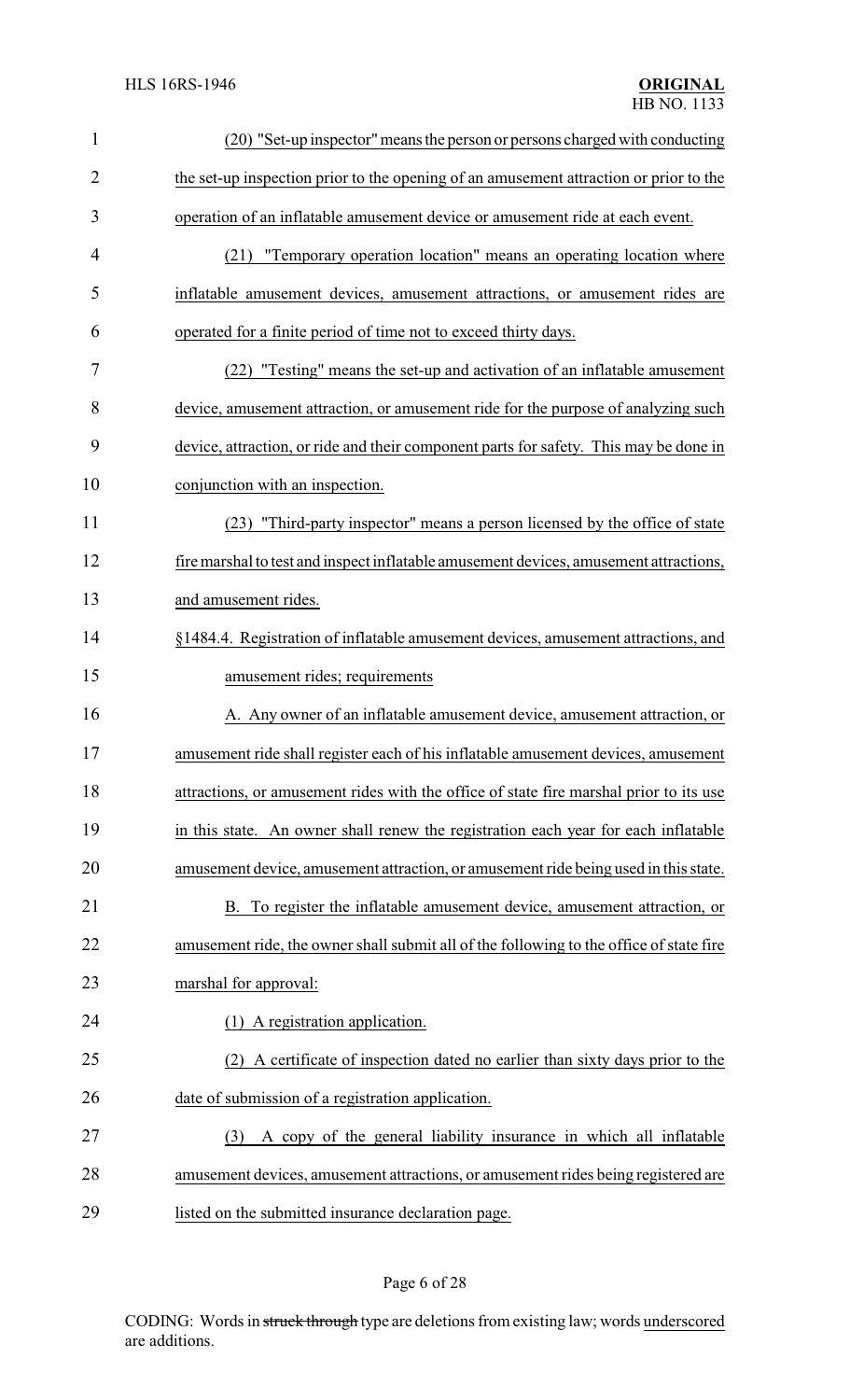| $\mathbf{1}$   | C. Upon approval by the state fire marshal, a certificate of registration shall          |
|----------------|------------------------------------------------------------------------------------------|
| $\overline{2}$ | be issued as follows:                                                                    |
| 3              | (1)<br>Initial registration. Initial registration can occur at any time. A               |
| 4              | registration plate shall be issued bearing a permanent registration number. The          |
| 5              | registration plate shall be permanently affixed to the inflatable amusement device,      |
| 6              | amusement attraction, or amusement ride in a conspicuous location.                       |
| 7              | (2) Annual registration renewal. A decal bearing the month and year of the               |
| 8              | annual renewal shall be issued and affixed to the plate to indicate its current          |
| 9              | registration with the state fire marshal.                                                |
| 10             | D. The cost to replace a lost or damaged plate or decal is thirty dollars.               |
| 11             | Third-party inspection of inflatable amusement devices, amusement<br>§1484.5.            |
| 12             | attractions, and amusement rides; certificate of inspection required; cease and          |
| 13             | desist orders                                                                            |
| 14             | A. Except for the purpose of testing, training, or inspection, no inflatable             |
| 15             | amusement device, amusement attraction, or amusement ride shall be operated in this      |
| 16             | state without an inspection conducted by a third-party inspector and a certificate of    |
| 17             | inspection issued by the office of state fire marshal to an operator of the inflatable   |
| 18             | amusement device, amusement attraction, or amusement ride.                               |
| 19             | Each inflatable amusement device, amusement attraction, or<br>B(1)                       |
| 20             | amusement ride shall be inspected by a third-party inspector for safety and subjected    |
| 21             | to nondestructive testing at least annually, in accordance with ASTM-F-24, as            |
| 22             | promulgated by the state fire marshal in conformity with the Administrative              |
| 23             | Procedure Act, regulations, and applicable manuals, service bulletins, and notices.      |
| 24             | Upon completion of each inspection as required in this Section, the<br>(2)               |
| 25             | third-party inspector shall certify the results of his inspection to the office of state |
| 26             | fire marshal.                                                                            |
| 27             | (3) If the inspection shows that an inflatable amusement device, amusement               |
| 28             | attraction, or amusement ride complies with all relevant provisions of this Part and     |
| 29             | the adopted standards, regulations, and applicable manuals, service bulletins, and       |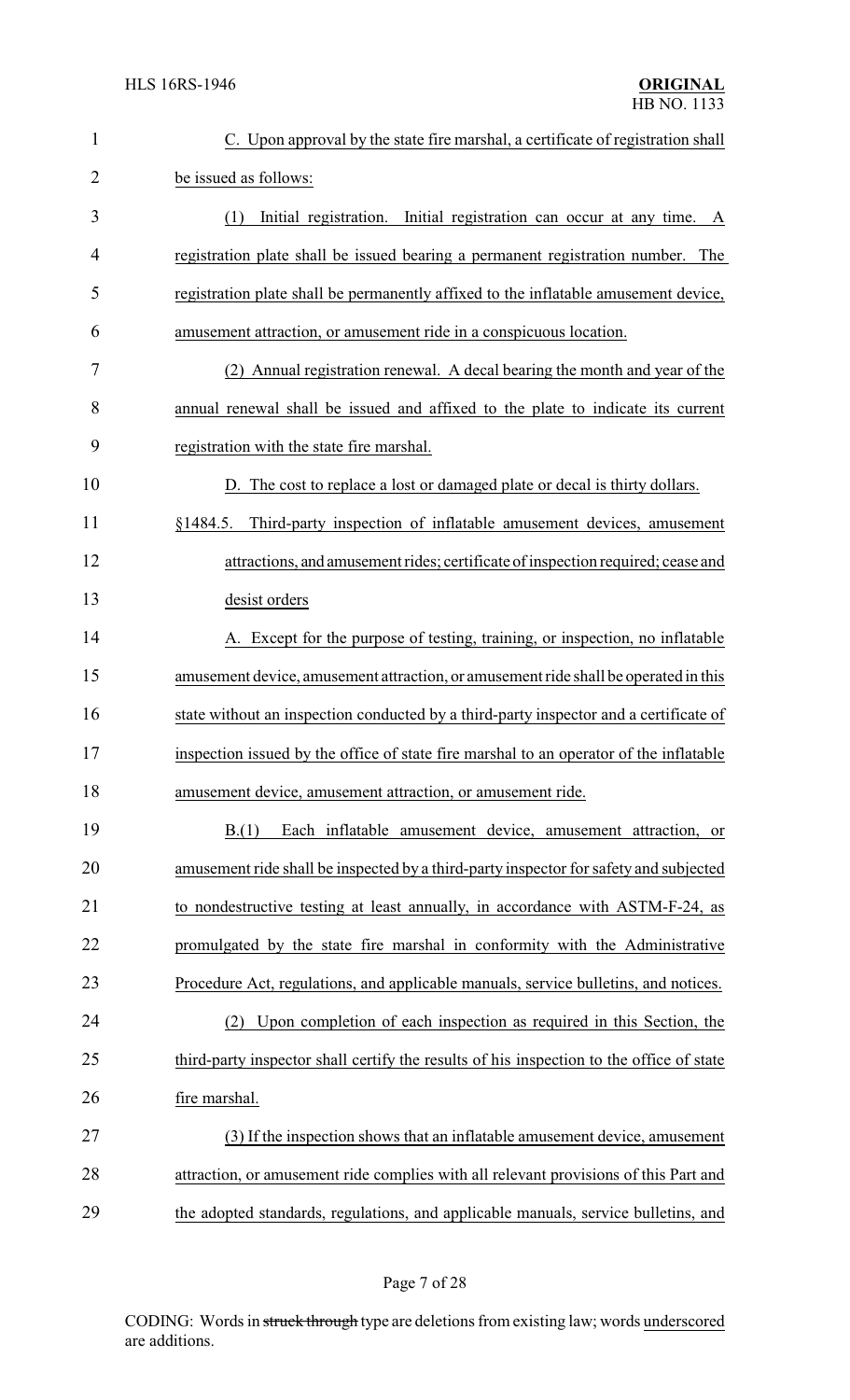| $\mathbf{1}$ | notices, the office of state fire marshal shall issue a certificate of inspection valid for |
|--------------|---------------------------------------------------------------------------------------------|
| 2            | not more than twelve months from the date of issuance.                                      |
| 3            | (4) If the third-party inspection shows that an inflatable amusement device,                |
| 4            | amusement attraction, or amusement ride does not comply with all relevant                   |
| 5            | provisions of this Part and the adopted standards, regulations, and applicable              |
| 6            | manuals, service bulletins, and notices, the third-party inspector shall notify and         |
| 7            | submit such findings to the state fire marshal within ten days of the inspection. The       |
| 8            | office of state fire marshal shall issue a cease and desist order to the operator. The      |
| 9            | state fire marshal shall lift the cease and desist order only when the deficiencies have    |
| 10           | been remedied as indicated by a third-party inspector or the office of state fire           |
| 11           | marshal.                                                                                    |
| 12           | §1484.6. Operation of amusement rides and amusement attractions; notice; changes            |
| 13           | in schedule; fines                                                                          |
| 14           | A. At least five days prior to commencing operation of any amusement ride                   |
| 15           | or amusement attraction, except for the purpose of testing, training, and inspection,       |
| 16           | the operator shall give written or electronic notification to the office of state fire      |
| 17           | marshal of his intent to commence operation of the amusement ride or amusement              |
| 18           | attraction.                                                                                 |
| 19           | B. Any operator who gives written or electronic notification to the office of               |
| 20           | state fire marshal of his intent to commence operation of the amusement ride or             |
| 21           | amusement attraction less than five days prior to commencing operation shall be             |
| 22           | fined two hundred and fifty dollars per ride or attraction.                                 |
| 23           | C. If, after the notification, the operator changes his schedule of locations or            |
| 24           | dates, he shall immediately notify the office of state fire marshal of the change. An       |
| 25           | operator shall pay a fine of two hundred and fifty dollars for any change in schedule       |
| 26           | of location or date that occurs less than five days prior to the commencement of            |
| 27           | operation of the amusement ride or amusement attraction.                                    |
| 28           | D. Prior to operating any new amusement ride or amusement attraction, the                   |
| 29           | operator shall notify the office of state fire marshal of his intent to commence            |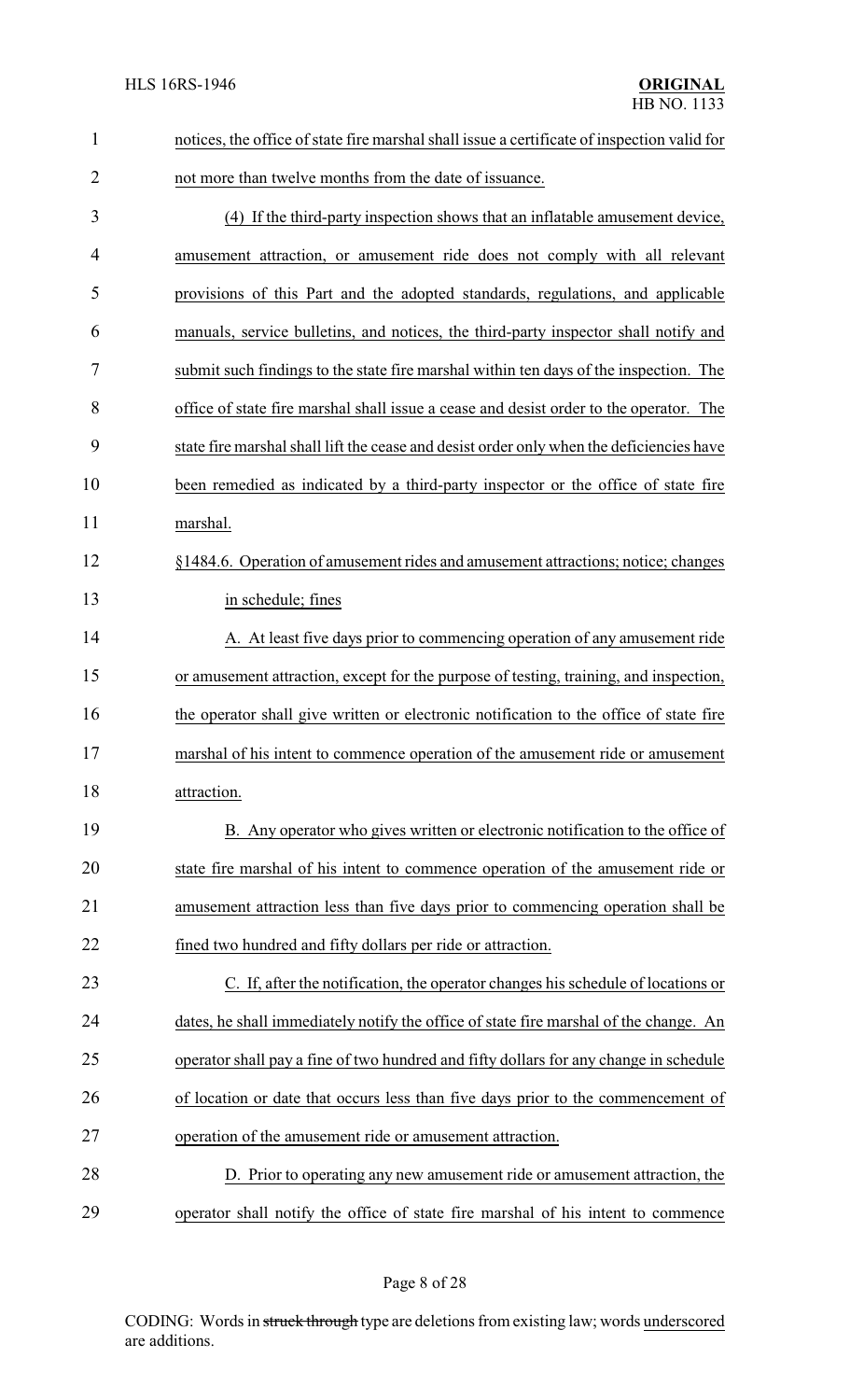| $\mathbf{1}$   | operation and furnish the office of state fire marshal with a copy of a current            |
|----------------|--------------------------------------------------------------------------------------------|
| $\overline{2}$ | certificate of inspection as provided in R.S. 40:1484.4.                                   |
| 3              | E.(1) The state fire marshal or his designee may inspect all amusement rides               |
| 4              | or amusement attractions operating in the state at least once during the duration of       |
| 5              | the event at which the amusement ride or amusement attraction is being operated.           |
| 6              | (2) During an office of state fire marshal event inspection or audit, the                  |
| 7              | operator shall submit the set-up inspection report, as provided in R.S. 40:1484.8, to      |
| 8              | the state fire marshal or his designee.                                                    |
| 9              | (3) In the case of amusement rides or amusement attractions operating at                   |
| 10             | fixed locations for more than one year, the state fire marshal or his designee shall       |
| 11             | inspect such amusement rides or amusement attractions at least annually. The               |
| 12             | inspection is to ensure compliance with the provisions of this Part and adopted            |
| 13             | standards, rules, regulations, and applicable manuals, service bulletins, and notices.     |
| 14             | (4) The state fire marshal or his designee has free access to any premises in              |
| 15             | the state where an amusement ride or amusement attraction is being installed, built,       |
| 16             | repaired, or operated, for the purpose of ascertaining whether such amusement ride         |
| 17             | or amusement attraction is being installed, built, repaired, or operated in accordance     |
| 18             | with the provisions of this Part and adopted standards, rules, regulations, and            |
| 19             | applicable manuals, service bulletins, and notices.                                        |
| 20             | F. The state fire marshal or his designee has the authority to publish a listing           |
| 21             | of all noncompliant operators and make such list available to the public upon written      |
| 22             | demand.                                                                                    |
| 23             | §1484.7. Operation of inflatable amusement devices; notice; changes in schedule;           |
| 24             | fines                                                                                      |
| 25             | At least five days prior to commencing operation of any inflatable<br>A.                   |
| 26             | amusement device, except for the purpose of testing, training, and inspection, the         |
| 27             | operator shall give written or electronic notification to the office of state fire marshal |
| 28             | of his intent to commence operation of the inflatable amusement device.                    |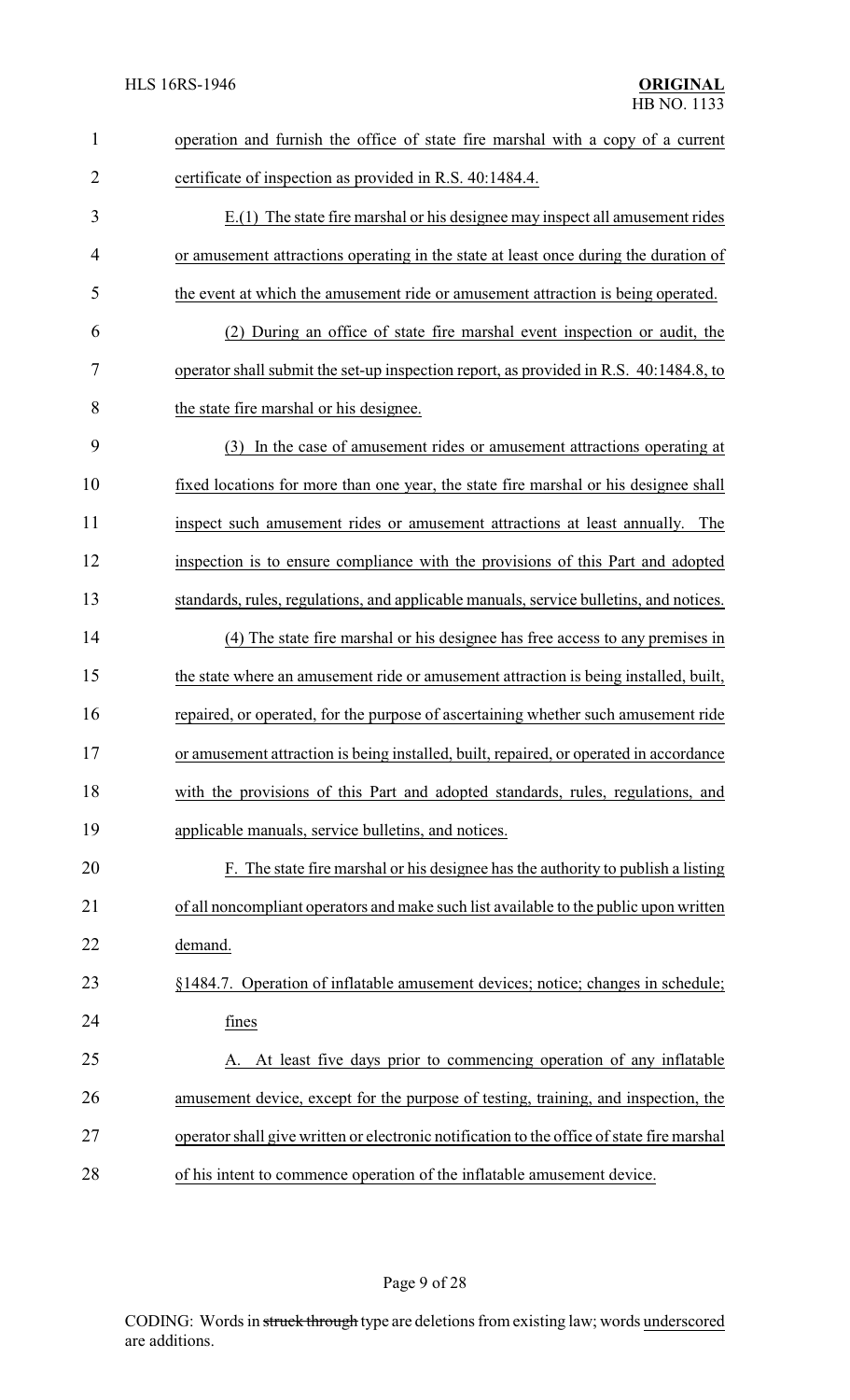| $\mathbf{1}$   | B. Any operator who fails to give written or electronic notification to the             |
|----------------|-----------------------------------------------------------------------------------------|
| $\overline{2}$ | office of state fire marshal of his intent to commence operation of the inflatable      |
| 3              | amusement device shall pay a fine of two hundred dollars per device.                    |
| 4              | C. If, after the notification, the operator changes his schedule of locations or        |
| 5              | dates, he shall immediately notify the office of state fire marshal of the change. An   |
| 6              | operator shall pay a fine of two hundred dollars for any change in schedule of          |
| 7              | location or date that occurs less than five days prior to the commencement of           |
| 8              | operation of the inflatable amusement device.                                           |
| 9              | D. Prior to operating any new inflatable amusement device, the operator                 |
| 10             | shall notify the office of state fire marshal of his intent to commence operations and  |
| 11             | furnish the office of state fire marshal with a copy of a current certificate of        |
| 12             | inspection as provided in R.S. 40:1484.4.                                               |
| 13             | E.(1) The fire marshal or his designee may inspect all inflatable amusement             |
| 14             | devices operating in this state at least once during the duration of the event at which |
| 15             | the inflatable amusement device is being operated.                                      |
| 16             | (2) During an office of state fire marshal event inspection or audit, the               |
| 17             | operator shall submit the set-up inspection report, as provided in R.S. 40:1484.8, to   |
| 18             | the state fire marshal or his designee.                                                 |
| 19             | (3) In the case of inflatable amusement devices operating at fixed locations            |
| 20             | for more than one year, the fire marshal or his designee shall inspect such inflatable  |
| 21             | amusement devices at least annually to ensure compliance with the provisions of this    |
| 22             | Part and adopted standards, rules, regulations, and applicable manuals, service         |
| 23             | bulletins, and notices.                                                                 |
| 24             | (4) The state fire marshal or his designee has free access to any premises in           |
| 25             | the state where an inflatable amusement device is being installed, built, repaired, or  |
| 26             | operated, for the purpose of ascertaining whether such inflatable amusement device      |
| 27             | is being installed, built, repaired, or operated in accordance with the provisions of   |
| 28             | this Part and adopted standards, rules, regulations, and applicable manuals, service    |
| 29             | bulletins, and notices.                                                                 |

# Page 10 of 28

CODING: Words in struck through type are deletions from existing law; words underscored are additions.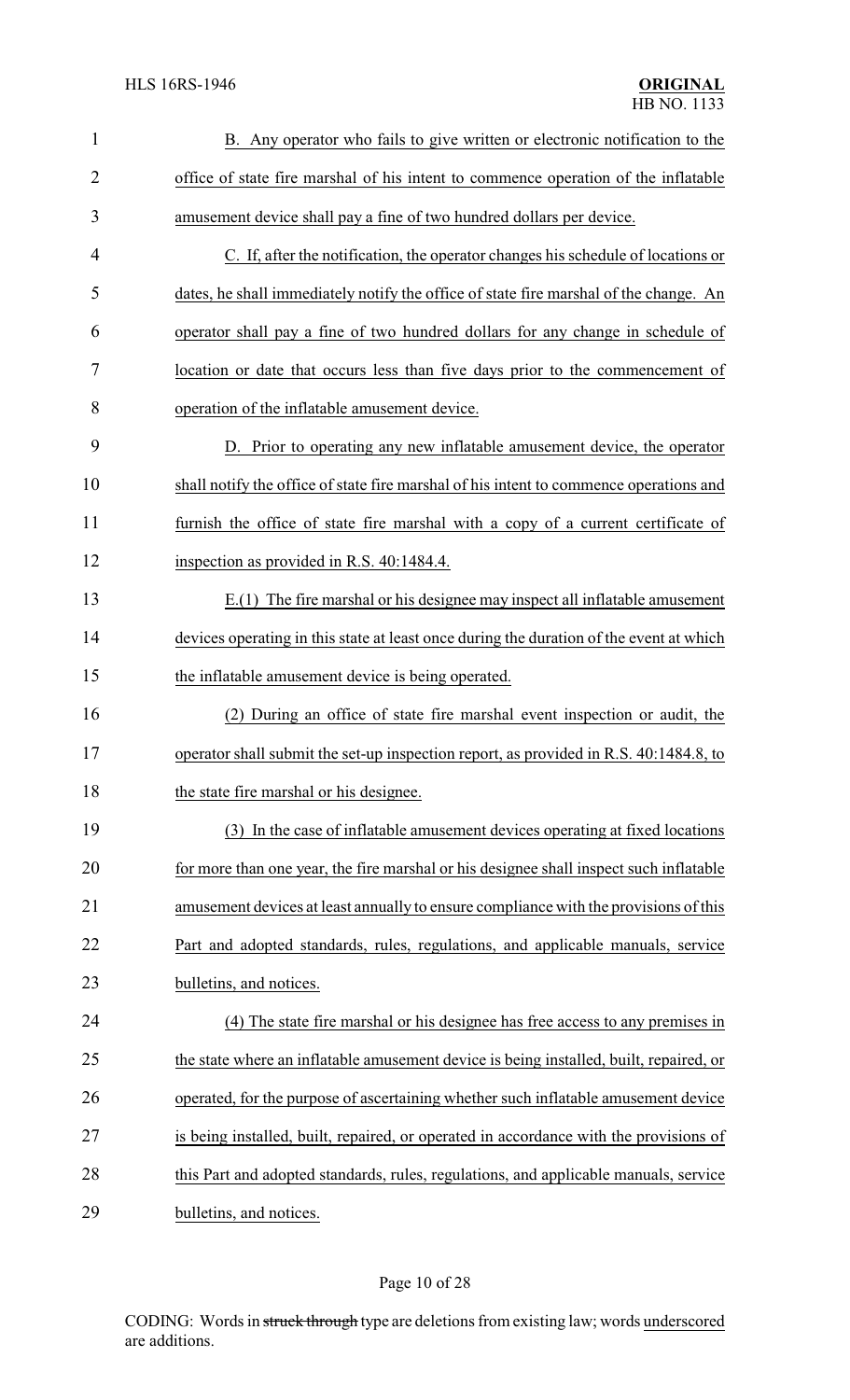| $\mathbf{1}$ | F. The provisions of this Part only apply to inflatable amusement devices              |
|--------------|----------------------------------------------------------------------------------------|
| 2            | which are all of the following:                                                        |
| 3            | $(1)$ Open to public.                                                                  |
| 4            | (2) Located on grounds other than those of a one- or two-family dwelling.              |
| 5            | (3) Co-located with other amusements, attractions, or rides governed by this           |
| 6            | Part.                                                                                  |
| 7            | G. The state fire marshal or his designee has the authority to publish a listing       |
| 8            | of all noncompliant operators and make such list available to the public upon written  |
| 9            | demand.                                                                                |
| 10           | §1484.8. Set-up inspection; requirements; notification to the fire marshal             |
| 11           | A. An owner or operator shall have a set-up inspection conducted on all                |
| 12           | inflatable amusement devices, amusement attractions, and amusement rides at least      |
| 13           | once prior to their operation at each event in the state.                              |
| 14           | B. The set-up inspection may be conducted by a third-party inspector or an             |
| 15           | employee of the owner or operator of the inflatable amusement device, amusement        |
| 16           | attraction, or amusement ride who is specially trained to perform a set-up inspection. |
| 17           | C. The set-up inspection includes but is not limited to the following:                 |
| 18           | A review of all necessary documents including service and repair<br>(1)                |
| 19           | documents.                                                                             |
| 20           | (2) Observation of and examination of the assembly, set-up, and operation.             |
| 21           | An inspection of the foundation, blocking, fuel containers, and<br>(3)                 |
| 22           | mechanical and electrical condition.                                                   |
| 23           | D. If an inflatable amusement device, amusement attraction, or amusement               |
| 24           | ride is in compliance pursuant to the findings of a set-up inspection and              |
| 25           | corresponding adopted rules and regulations, the third-party inspector or set-up       |
| 26           | inspector shall affix a tag to the inflatable amusement device, amusement attraction,  |
| 27           | or amusement ride.                                                                     |
| 28           | E. If an inflatable amusement device, amusement attraction, or amusement               |
| 29           | ride is not in compliance pursuant to the findings of a set-up inspection and          |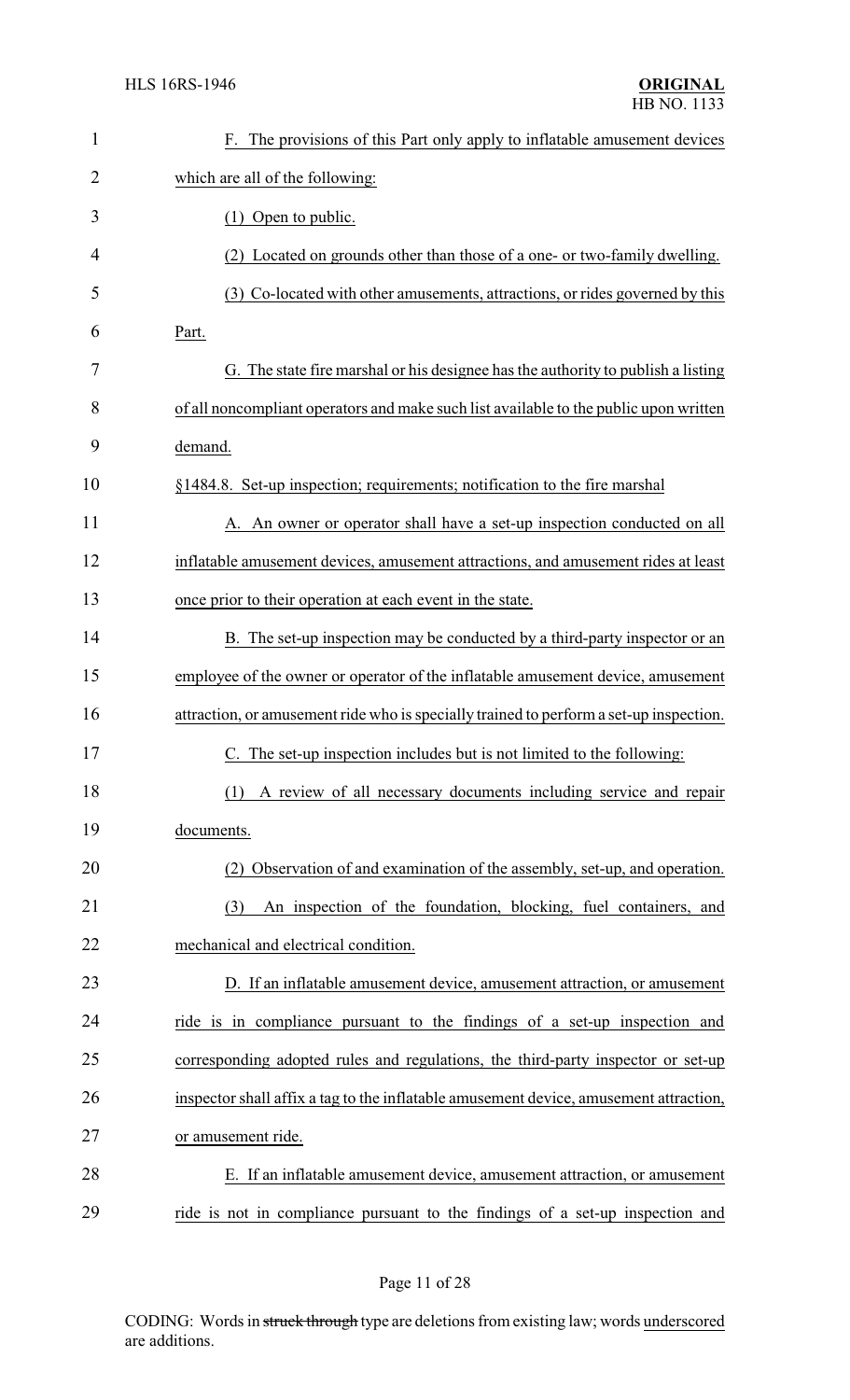| 1              | corresponding adopted rules and regulations, a third-party inspector or set-up        |
|----------------|---------------------------------------------------------------------------------------|
| $\overline{2}$ | inspector shall cease operation of the inflatable amusement device, amusement         |
| 3              | attraction, or amusement ride and notify the office of state marshal within two hours |
| 4              | of the determination, and tag it accordingly.                                         |
| 5              | The office of state fire marshal shall specifically adopt rules and<br>F.             |
| 6              | regulations in accordance with the Administrative Procedure Act for enforcement of    |
| 7              | this Section.                                                                         |
| 8              | §1484.9. Third-party inspectors; license required to inspect inflatable amusement     |
| 9              | devices, amusement attractions, and amusement rides                                   |
| 10             | A. A person or firm shall not engage in the testing or inspection of an               |
| 11             | inflatable amusement device, amusement attraction, or amusement ride unless the       |
| 12             | person or firm holds a current and valid license issued by the state fire marshal as  |
| 13             | provided in this Part.                                                                |
| 14             | B. No person or firm shall aid, abet, facilitate, or otherwise assist any             |
| 15             | unlicensed person or firm in the engagement of any testing or inspecting of an        |
| 16             | inflatable amusement device, amusement attraction, or amusement ride when such        |
| 17             | person or firm knew or should have known the latter person or firm was unlicensed.    |
| 18             | C. A person or firm shall not test or inspect an inflatable amusement device,         |
| 19             | amusement attraction, or amusement ride if such person or firm is also the owner or   |
| 20             | operator of the same.                                                                 |
| 21             | Third-party inspector; educational and certification requirements<br>§1484.10.        |
| 22             | A third-party inspector shall not engage in third-party inspections as                |
| 23             | described in R.S. 40:1484.5 unless the inspector is one of the following:             |
| 24             | (1) A licensed engineer experienced in materials testing.                             |
| 25             | Currently certified by NAARSO with a Level 1 certification.<br>(2)                    |
| 26             | (3) Currently certified with an equivalent to NAARSO Level 1 certification            |
| 27             | as determined by rules promulgated by the state fire marshal pursuant to this Part.   |
| 28             | §1484.11. License required to operate inflatable amusement devices, amusement         |
| 29             | rides, and amusement attractions; service and repairs by owners; prohibitions         |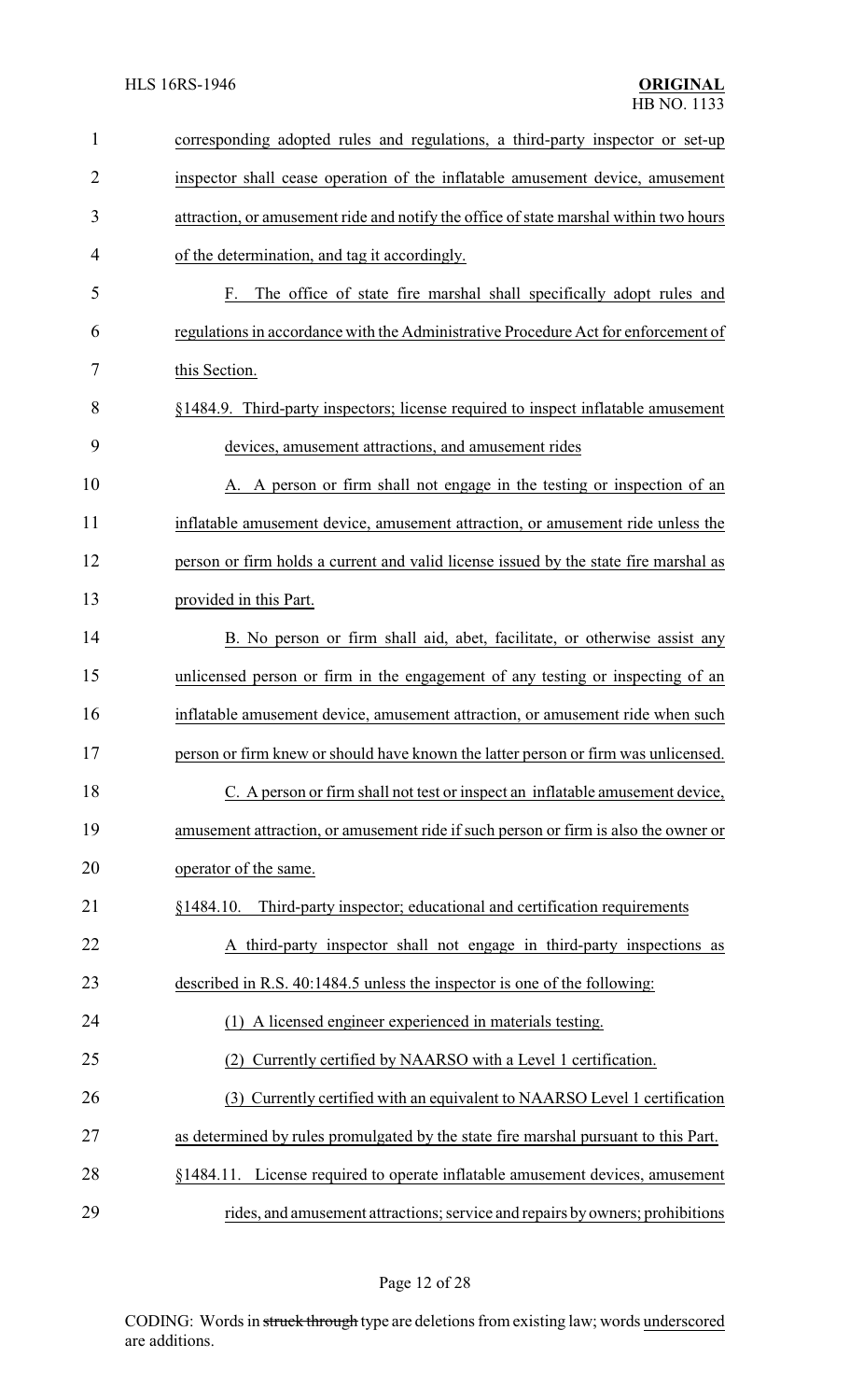| $\mathbf{1}$   | A. A person or firm shall not engage in the operation of an inflatable                 |
|----------------|----------------------------------------------------------------------------------------|
| $\overline{2}$ | amusement device, amusement attraction, or amusement ride unless the person or         |
| 3              | firm holds a current and valid license issued by the state fire marshal as provided in |
| $\overline{4}$ | this Part.                                                                             |
| 5              | B. No person or firm shall aid, abet, facilitate, or otherwise assist any              |
| 6              | unlicensed person or firm in the engagement of any testing or inspecting of an         |
| 7              | inflatable amusement device, amusement attraction, or amusement ride when such         |
| 8              | person or firm knew or should have known the latter person or firm was unlicensed.     |
| 9              | The state fire marshal may, by rule, allow the owner of an inflatable                  |
| 10             | amusement device, amusement attraction, or amusement ride, or an employee of the       |
| 11             | owner, to perform minor service and repairs of the inflatable amusement device,        |
| 12             | amusement ride, or amusement attraction. The owner shall document such service         |
| 13             | or repair and assume responsibility for all such service or repair.                    |
| 14             | <b>Exemptions from licensure</b><br>§1484.12.                                          |
| 15             | The requirements of licensure as provided in this Part are not applicable to           |
| 16             | an officer or employee of the United States, this state, or any political subdivision  |
| 17             | of either, while engaged in the performance of his official duties within the course   |
| 18             | and scope of his employment with the United States, this state, or any political       |
| 19             | subdivision of either.                                                                 |
| 20             | §1484.13. Application for firm license; third-party inspection firm license;           |
| 21             | operating firm license; requirements to maintain; prohibitions; penalties              |
| 22             | A. To engage in testing, inspection, or operation of an inflatable amusement           |
| 23             | device, amusement attraction, or amusement ride, a firm shall apply for and obtain     |
| 24             | a license for the type of endorsement it performs.                                     |
| 25             | B. An applicant for a third-party inspection firm license shall submit all of          |
| 26             | the following to the state fire marshal:                                               |
| 27             | A completed firm application including the names of all owners,<br>(1)                 |
| 28             | managers, or members.                                                                  |
| 29             | Documentation that the firm is an entity duly authorized to conduct<br>(2)             |
| 30             | business within this state. If the firm is physically located in Louisiana,            |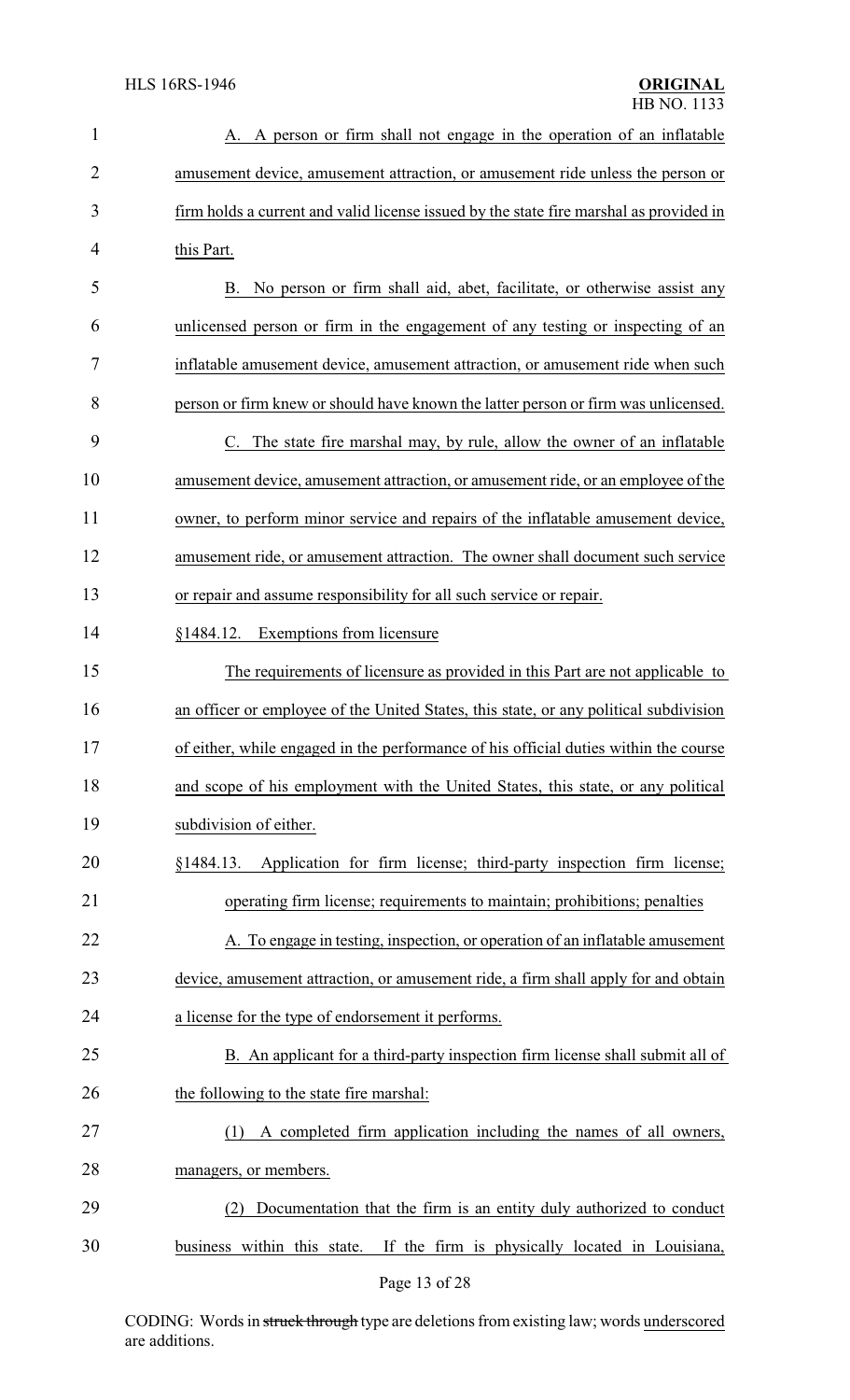| $\mathbf{1}$   | documentation shall be in the form of a local or parish occupational license and, if      |
|----------------|-------------------------------------------------------------------------------------------|
| $\overline{2}$ | incorporated, registration with the secretary of state. If the firm is physically located |
| 3              | outside of the state, documentation shall be in the form of registration with the         |
| 4              | secretary of state as a foreign corporation including the name of the firm's registered   |
| 5              | agent of service.                                                                         |
| 6              | (3) An original certificate of insurance documenting that the firm has general            |
| 7              | liability coverage in a minimum amount of one million dollars.                            |
| 8              | (4) An original certificate of insurance documenting that the firm has "Errors"           |
| 9              | and Omissions" coverage in a minimum amount of one million dollars.                       |
| 10             | An original certificate of insurance documenting that the firm has a<br>(5)               |
| 11             | current and valid worker's compensation insurance policy as required by state law.        |
| 12             | The name of the person who will serve as the designated agent of the<br>(6)               |
| 13             | firm.                                                                                     |
| 14             | The application fee authorized by this Part.<br>(7)                                       |
| 15             | Proof of employment of a qualified individual with proper certification<br>(8)            |
| 16             | and training at each of its operating locations.                                          |
| 17             | C. An applicant for an operating firm license shall submit the following to               |
| 18             | the state fire marshal:                                                                   |
| 19             | A completed firm application including the names of all owners,<br>(1)                    |
| 20             | managers, or members.                                                                     |
| 21             | Documentation that the firm is an entity duly authorized to conduct<br>(2)                |
| 22             | business within this state.<br>If the firm is physically located in Louisiana,            |
| 23             | documentation shall be in the form of a local or parish occupational license and, if      |
| 24             | incorporated, registration with the secretary of state. If the firm is physically located |
| 25             | outside of the state, documentation shall be in the form of registration with the         |
| 26             | secretary of state as a foreign corporation including the name of the firm's registered   |
| 27             | agent of service.                                                                         |
| 28             | (3) An original certificate of insurance documenting that the firm has general            |
| 29             | liability coverage in a minimum amount of one million dollars and in which all            |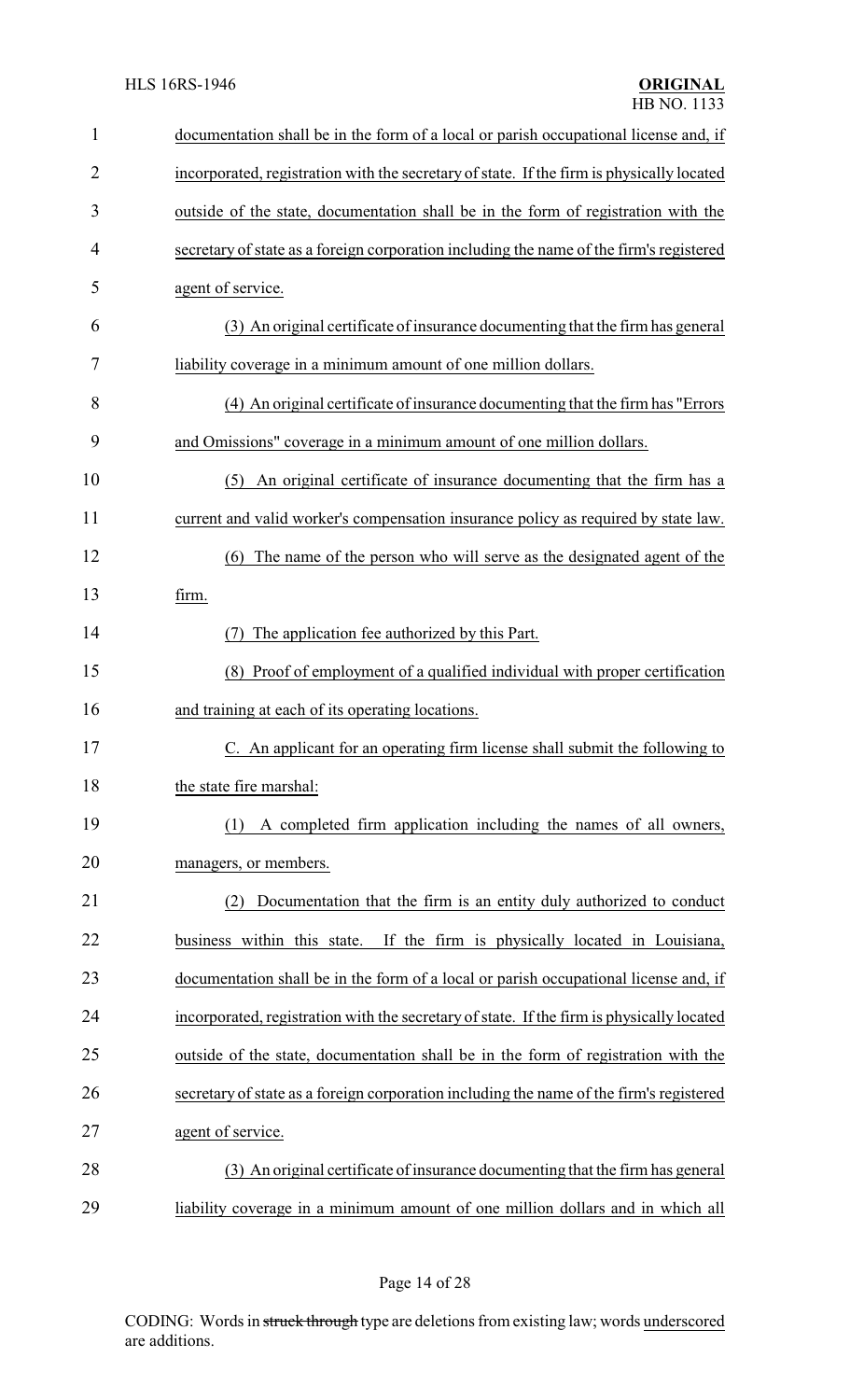| $\mathbf{1}$   | inflatable amusement devices, amusement attractions, or amusement rides subject         |
|----------------|-----------------------------------------------------------------------------------------|
| $\overline{2}$ | to the coverage are listed on the declarations page.                                    |
| 3              | (4) An original certificate of insurance documenting that the firm has a                |
| 4              | current and valid worker's compensation insurance policy as required by state law.      |
| 5              | The name of the person who will serve as the designated agent of the<br>(5)             |
| 6              | firm.                                                                                   |
| 7              | The application fee authorized by this Part.<br>(6)                                     |
| 8              | D. Each firm as a condition of licensure shall be open for inspection by the            |
| 9              | state fire marshal or his designated representative at any reasonable time for the      |
| 10             | purpose of observation and collection of facts and data relating to proper              |
| 11             | enforcement of this Part. No person acting on behalf of the firm shall refuse to admit  |
| 12             | the state fire marshal or his designated representative to an operating location or its |
| 13             | business location where the firm keeps records. A firm physically located outside       |
| 14             | of Louisiana may be charged for the travel expenses of the state fire marshal to        |
| 15             | conduct such an inspection.                                                             |
| 16             | E. As a further condition of licensure, the acceptance of a license by a firm           |
| 17             | is deemed as the firm's consent to submit to reasonable requests for documentation      |
| 18             | by the state fire marshal or his designated representatives and to cooperate in a       |
| 19             | lawful investigation by the office of state fire marshal. A firm refusing to cooperate  |
| 20             | with any lawful investigation by the office of state fire marshal is subject to any     |
| 21             | applicable penalty as provided in this Part, including suspension or revocation of a    |
| 22             | license.                                                                                |
| 23             | F. Each firm shall clearly display its license in a conspicuous location at its         |
| 24             | place of business.                                                                      |
| 25             | G. The designated agent of a firm shall notify the state fire marshal within            |
| 26             | ten days of the following:                                                              |
| 27             | (1) A change in the business address of the firm.                                       |
| 28             | (2) A change in ownership of or interest in the firm.                                   |
| 29             | Application for an individual license; requirements to maintain;<br>§1484.14.           |
| 30             | prohibitions; penalties                                                                 |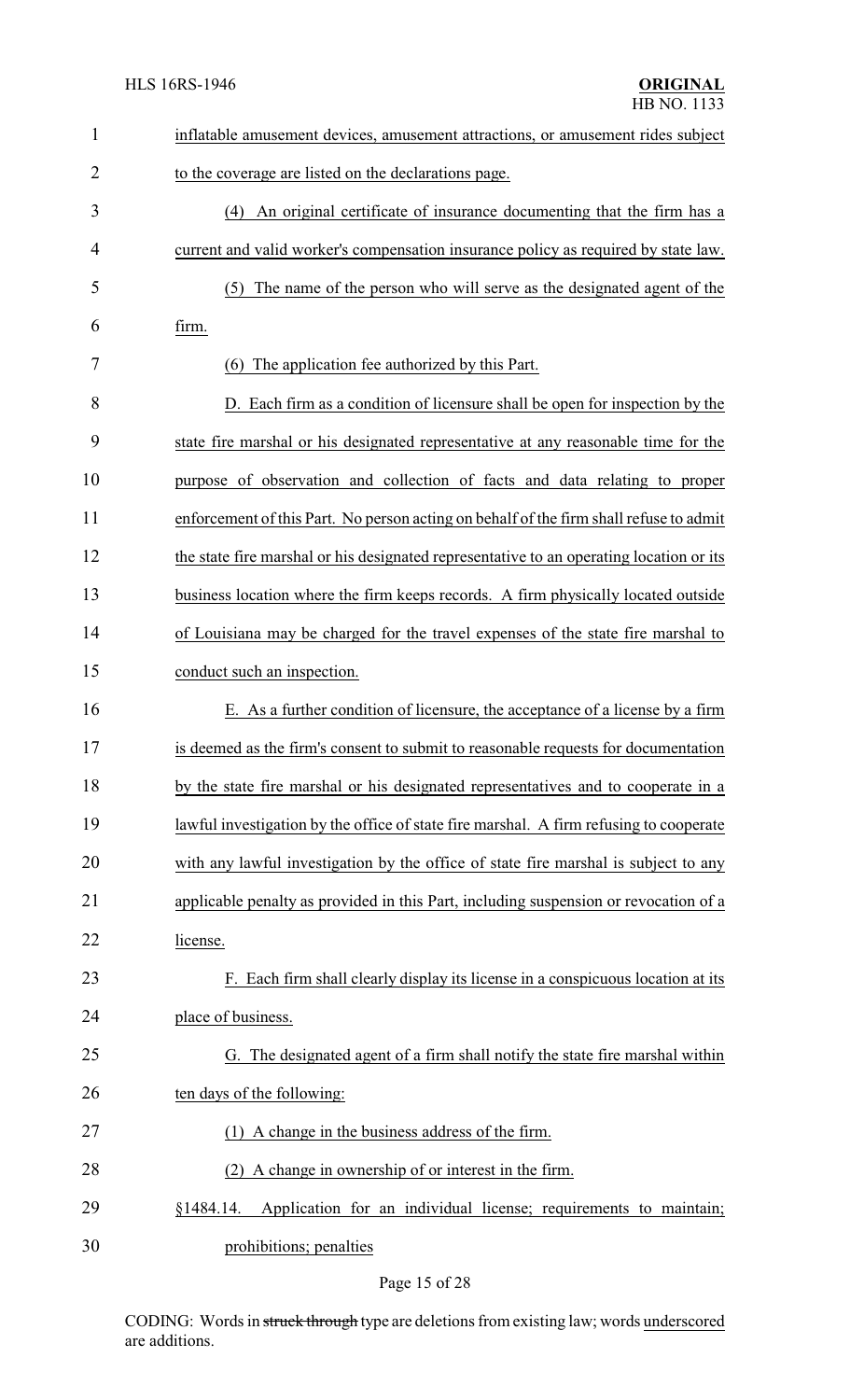| $\mathbf{1}$   | A. To engage in testing, inspection, or operation of an inflatable amusement           |
|----------------|----------------------------------------------------------------------------------------|
| $\overline{2}$ | device, amusement attraction, or amusement ride, an individual shall apply for and     |
| 3              | obtain a license and apply for and obtain the relevant endorsement to test, inspect,   |
| $\overline{4}$ | or operate. Such license and endorsement authorizes its holder to perform testing,     |
| 5              | inspection, or operation of an inflatable amusement device, amusement attraction,      |
| 6              | or amusement ride. Each individual license holder shall maintain his license on his    |
| 7              | person while engaging in this activity. Each such license holder shall present his     |
| 8              | license for inspection upon demand of any employee of the office of state fire         |
| 9              | marshal, a fire department, or any law enforcement officer.                            |
| 10             | B. As a further condition of licensure, the acceptance of a license by an              |
| 11             | individual is deemed as the individual's consent to submit to reasonable requests for  |
| 12             | documentation by the office of state fire marshal or his designated representatives    |
| 13             | and to cooperate in a lawful investigation by the office of state fire marshal. Any    |
| 14             | person refusing to cooperate with any lawful investigation by the office of state fire |
| 15             | marshal is subject to any applicable penalty as described in this Part, including      |
| 16             | suspension or revocation of a license.                                                 |
| 17             | C. Each individual license holder shall notify the state fire marshal, as              |
| 18             | specified by the state fire marshal, within ten days of the following:                 |
| 19             | (1) A change in business or home address.                                              |
| 20             | (2) A separation from an employer or change in employer.                               |
| 21             | D. An individual licensed as provided in this Section shall not contract his           |
| 22             | services as an independent contractor or agent with any other firm, whether such firm  |
| 23             | is engaged in testing, inspection, or operation.                                       |
| 24             | E. An individual shall meet all certification, continuing education, training,         |
| 25             | and testing requirements as established by this Part and related adopted rule or       |
| 26             | regulation.                                                                            |
| 27             | §1484.15. Set-up inspection; license endorsement                                       |
| 28             | A. To perform the set-up inspection of an inflatable amusement device,                 |
| 29             | amusement attraction, or amusement ride, an individual shall apply for and obtain      |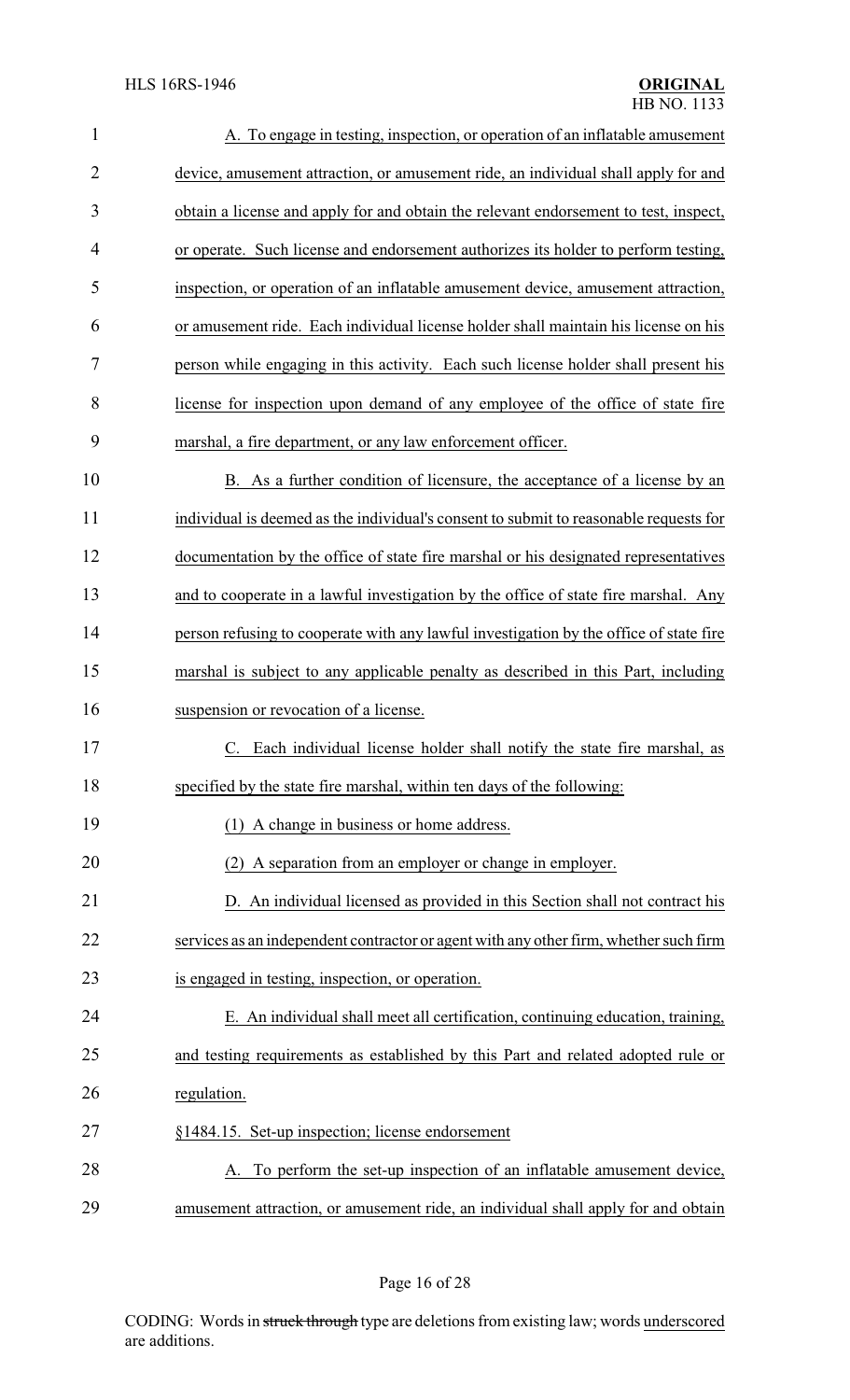| $\mathbf{1}$   | a license and a set-up inspection endorsement which authorizes its holder to perform      |
|----------------|-------------------------------------------------------------------------------------------|
| $\overline{2}$ | the set-up inspection.                                                                    |
| 3              | B. Third-party inspectors, as licensed by this Part, may obtain a set-up                  |
| 4              | inspection endorsement to perform set-up inspections as required by this Part.            |
| 5              | C. Employees of the owners or operators of an inflatable amusement device,                |
| 6              | amusement attraction, or amusement ride may become licensed as specified by this          |
| 7              | Part to perform the set-up inspection of an inflatable amusement device, amusement        |
| 8              | attraction, or amusement ride owned or operated by his employer.                          |
| 9              | D. In conformity with the Administrative Procedure Act, the state fire                    |
| 10             | marshal shall promulgate rules for qualifications, including required training, for the   |
| 11             | administration and enforcement of this Section.                                           |
| 12             | §1484.16. Powers and duties of the state fire marshal                                     |
| 13             | The state fire marshal shall:                                                             |
| 14             | (1) Formulate and administer such rules as may be determined essentially                  |
| 15             | necessary for the enforcement of this Part.                                               |
| 16             | (2)<br>Evaluate the qualifications of firms or persons applying for or                    |
| 17             | maintaining a license pursuant to this Part.                                              |
| 18             | (3) Have authority to set qualifications and fitness of applicants for a license          |
| 19             | as provided in this Part, which may include conducting examinations.                      |
| 20             | Issue full or provisional licenses to firms and persons meeting the<br>(4)                |
| 21             | qualifications established by this Part.                                                  |
| 22             | (5) Have authority, after notice and opportunity for hearing, to increase or              |
| 23             | decrease the limits of insurance coverage and authorize acceptance of surplus lines       |
| 24             | coverage if the state fire marshal determines that due to loss experience, market         |
| 25             | conditions, or other good reason, the liability insurance coverage required by this       |
| 26             | Part is unavailable to applicants for or holders of licenses.                             |
| 27             | (6) Have authority to conduct inspections of licensed firms, whether in state             |
| 28             | or out of state, for the purpose of observation and collection of facts and data relating |
| 29             | to proper enforcement of this Part.                                                       |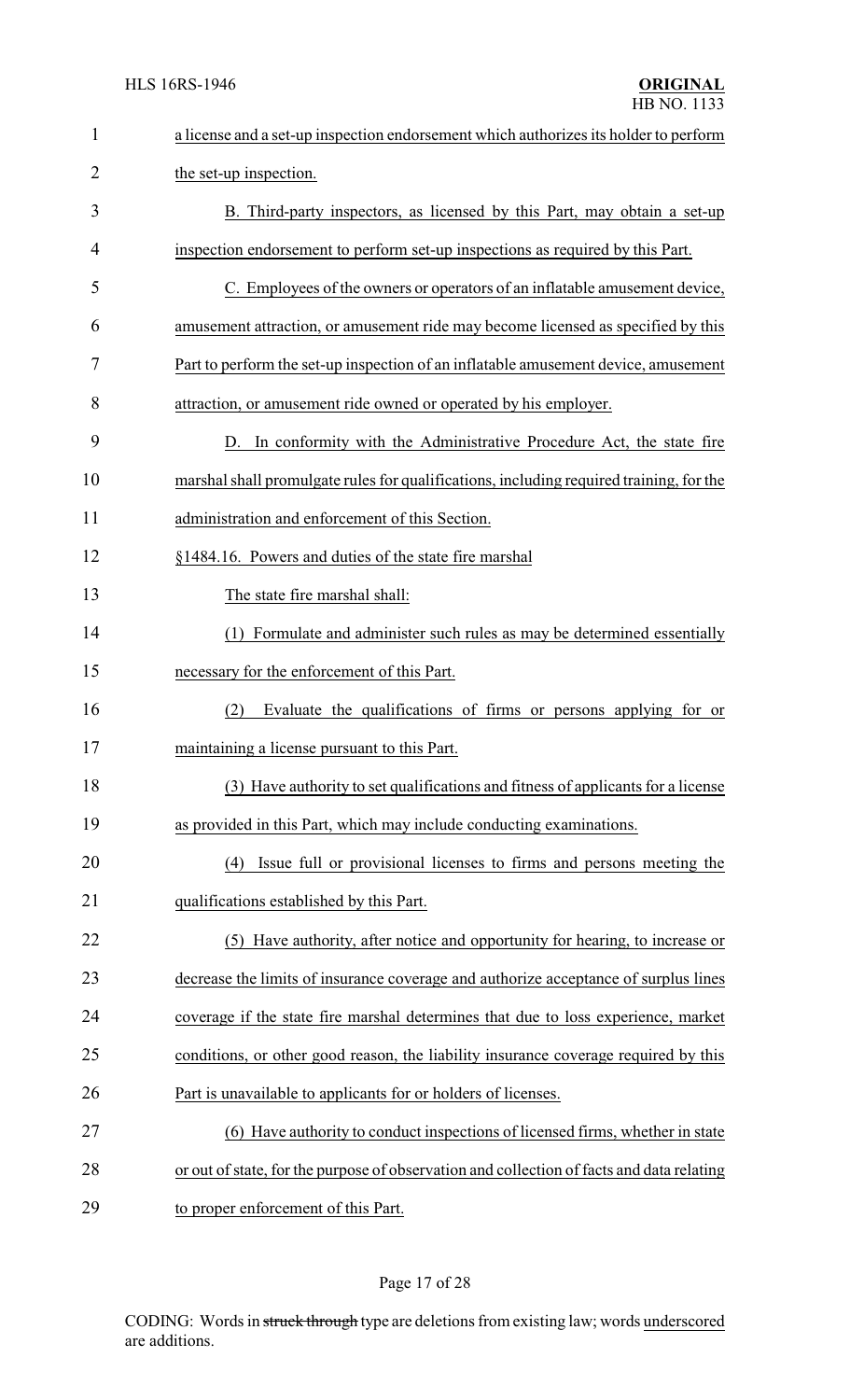| $\mathbf{1}$   | (7) Conduct inspections and perform audits to ensure compliance with this             |
|----------------|---------------------------------------------------------------------------------------|
| $\overline{2}$ | Part and investigate at reasonable times, and within reasonable limits and manner,    |
| 3              | inflatable amusement devices, amusement attractions, or amusement rides in any        |
| 4              | area where they are assembled or in use. The state fire marshal or his designee, upon |
| 5              | presenting credentials to an owner or operator, is authorized to act as described in  |
| 6              | this Paragraph without prior notice.                                                  |
| 7              | Employ such persons as he may deem qualified consistent with<br>(8)                   |
| 8              | applicable civil service regulations and incur expenses as may be necessary in        |
| 9              | connection with the administration of this Part.                                      |
| 10             | (9) Investigate all written complaints lodged against firms or individuals            |
| 11             | alleged to have violated provisions of this Part or related promulgated rules and     |
| 12             | pursue administrative action against the firms or individuals.                        |
| 13             | (10) Investigate all accidents related to an inflatable amusement device,             |
| 14             | amusement attraction, or amusement ride resulting in injury or death, or as requested |
| 15             | by an operator, customer, patron, rider, or user.                                     |
| 16             | §1484.17. Notice; hearing; revocation of certificate or license                       |
| 17             | Licenses, as provided for in this Part, may be revoked or suspended after             |
| 18             | notice and hearing in accordance with the Administrative Procedure Act and upon       |
| 19             | a finding that a person or firm did any of the following:                             |
| 20             | (1) Willfully violated any provision of this Part or any rule, regulation, or         |
| 21             | adopted order.                                                                        |
| 22             | (2) Used deceit or false or misleading information to obtain any certificate          |
| 23             | or license pursuant to this Part.                                                     |
| 24             | (3) Demonstrated professional incompetence or gross negligence.                       |
| 25             | (4) Assisted any person attempting to evade the provisions of this Part or any        |
| 26             | related adopted rules or regulations.                                                 |
| 27             | §1484.18. Fees; required renewal; penalties                                           |
| 28             | A. The fire marshal is authorized to assess and collect fees as provided in           |
| 29             | this Part.                                                                            |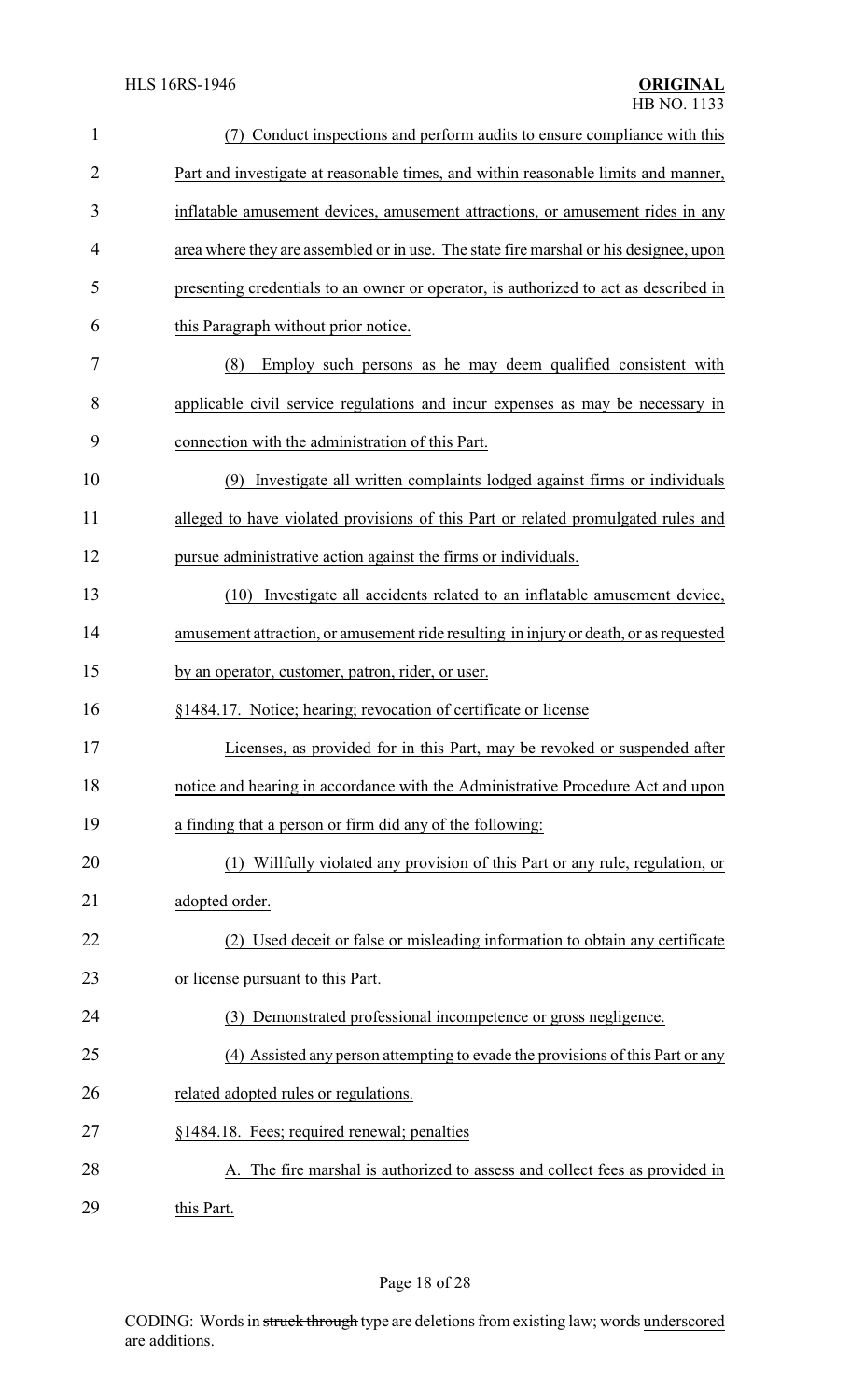| $\mathbf{1}$ | B. Fees for the registration of each inflatable amusement device, amusement            |
|--------------|----------------------------------------------------------------------------------------|
| 2            | attraction, or amusement ride are as follows:                                          |
| 3            | (1) Initial Registration Fee:                                                          |
| 4            | (a) Inflatable amusement device: \$100.00                                              |
| 5            | (b) Child or "Kiddie" amusement attraction or amusement ride: \$100.00                 |
| 6            | (c) Adult amusement attraction or amusement ride: \$200.00                             |
| 7            | (2) Annual Renewal Fee:                                                                |
| 8            | (a) Inflatable amusement device: \$100.00                                              |
| 9            | (b) Child or "Kiddie" amusement attraction or amusement ride: \$100.00                 |
| 10           | (c) Adult amusement attraction or amusement ride: \$200.00                             |
| 11           | C. The licensing fees for a firm are as follows:                                       |
| 12           | Initial Fee:<br>(1)                                                                    |
| 13           | (a) Inspection endorsement: \$500.00                                                   |
| 14           | (b) Operation endorsement: \$500.00                                                    |
| 15           | Renewal Fee:<br>(2)                                                                    |
| 16           | (a) Inspection endorsement: \$100.00                                                   |
| 17           | (b) Operation endorsement: \$100.00                                                    |
| 18           | D. The licensing fees for an individual's license are as follows:                      |
| 19           | (1) Initial Fee:                                                                       |
| 20           | (a) Third-party inspector endorsement: \$250.00                                        |
| 21           | (b) Operator or Owner endorsement: \$250.00                                            |
| 22           | (c) Set-up inspector endorsement: \$250.00                                             |
| 23           | (d) Qualifier endorsement: \$1,000.00                                                  |
| 24           | Renewal Fee:<br>(2)                                                                    |
| 25           | Third-Party inspector endorsement: \$50.00<br>(a)                                      |
| 26           | (b) Operator or Owner endorsement: \$50.00                                             |
| 27           | (c) Set-up inspector endorsement: \$50.00                                              |
| 28           | (d) Qualifier endorsement: \$100.00                                                    |
| 29           | E. All licenses are valid for one year, unless a multi-year license is created,        |
| 30           | and shall be renewed by the license holder within the thirty days prior to the license |

Page 19 of 28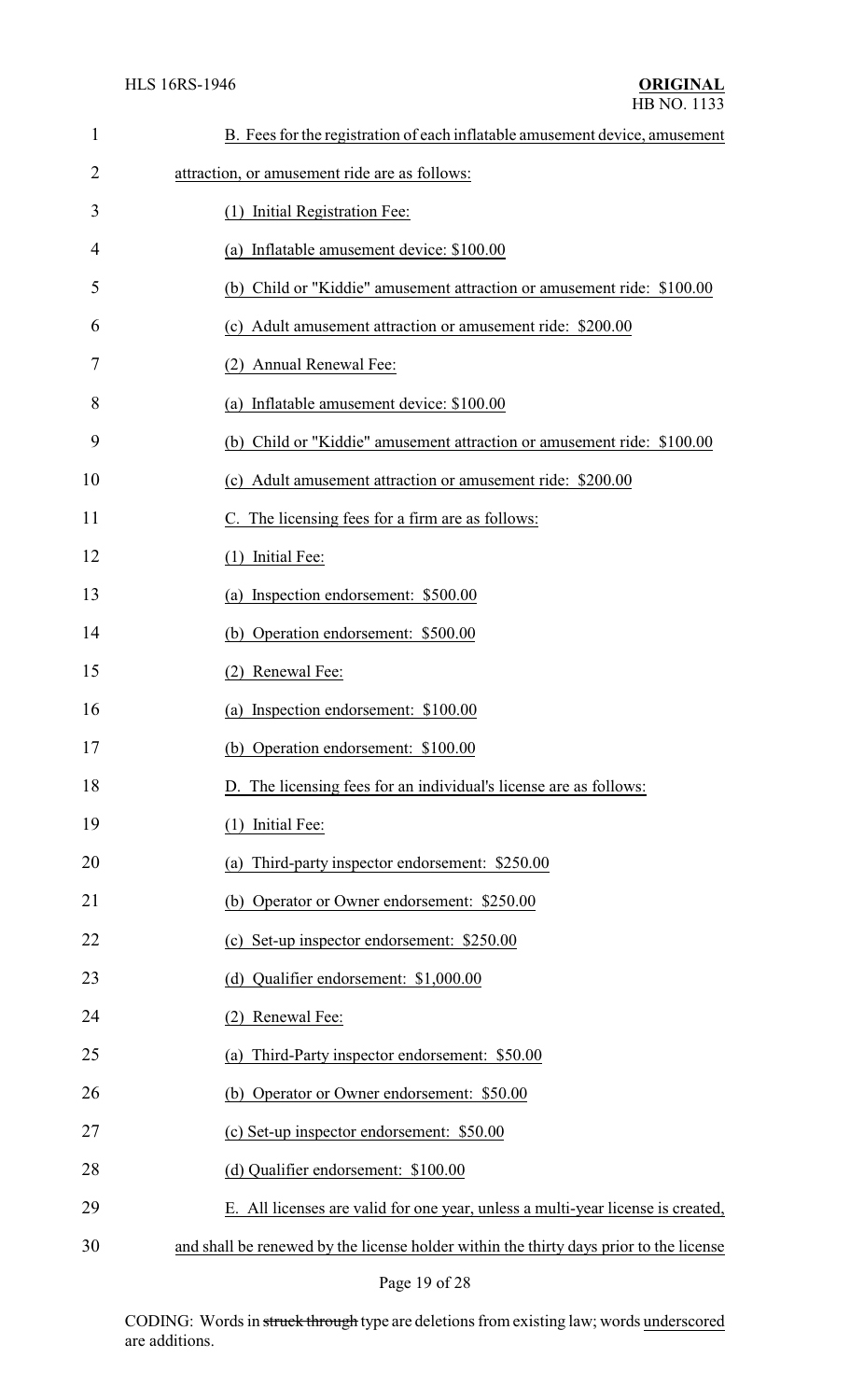| $\mathbf{1}$ | expiration date. The state fire marshal may create a prorated fee system to allow        |
|--------------|------------------------------------------------------------------------------------------|
| 2            | employee license renewal dates to coincide with the firm license renewal date.           |
| 3            | F. Any license not renewed within the thirty days prior to its expiration date           |
| 4            | is past due for renewal and subject to late fees. The license holder shall pay a late    |
| 5            | fee penalty of twenty-five dollars for a license renewed within the first forty-five     |
| 6            | days past the license expiration date. The license holder shall pay a late fee penalty   |
| 7            | of fifty dollars for a license renewed between forty-six and sixty days past the license |
| 8            | expiration date.                                                                         |
| 9            | G. The state fire marshal shall suspend a license if the license is not renewed          |
| 10           | within sixty days past its expiration date or if the license holder has not maintained   |
| 11           | the license. The cost to reinstate a suspended license is the cost of the respective     |
| 12           | license holder's initial fee plus twenty dollars.                                        |
| 13           | H. The cost for a duplicate or replacement firm or individual license is                 |
| 14           | twenty dollars, regardless of how many endorsements are carried.                         |
| 15           | The cost to transfer an individual license from one firm to another is                   |
| 16           | twenty dollars.                                                                          |
| 17           | The fees established in this Section are not refundable, except when                     |
| 18           | certain conditions apply as the state fire marshal may establish.                        |
| 19           | K. There are no fees associated with compliance inspections and audits                   |
| 20           | performed by the office of state fire marshal, unless otherwise indicated by this Part.  |
| 21           | L. All fees collected pursuant to this Part shall be used exclusively for the            |
| 22           | operation and maintenance of the amusement rides and safety division within the          |
| 23           | office of the state fire marshal, code enforcement and building safety.                  |
| 24           | Prohibited acts; operator<br>§1484.19.                                                   |
| 25           | No person or firm shall do any of the following:                                         |
| 26           | Engage in the operation of an inflatable amusement device, amusement                     |
| 27           | attraction, or amusement ride without a valid license issued as provided in this Part.   |
| 28           | (2) Aid and abet an unlicensed individual, employee, or firm in the testing,             |
| 29           | inspection, or operation of an inflatable amusement device, amusement attraction,        |
| 30           | or amusement ride without a valid license.                                               |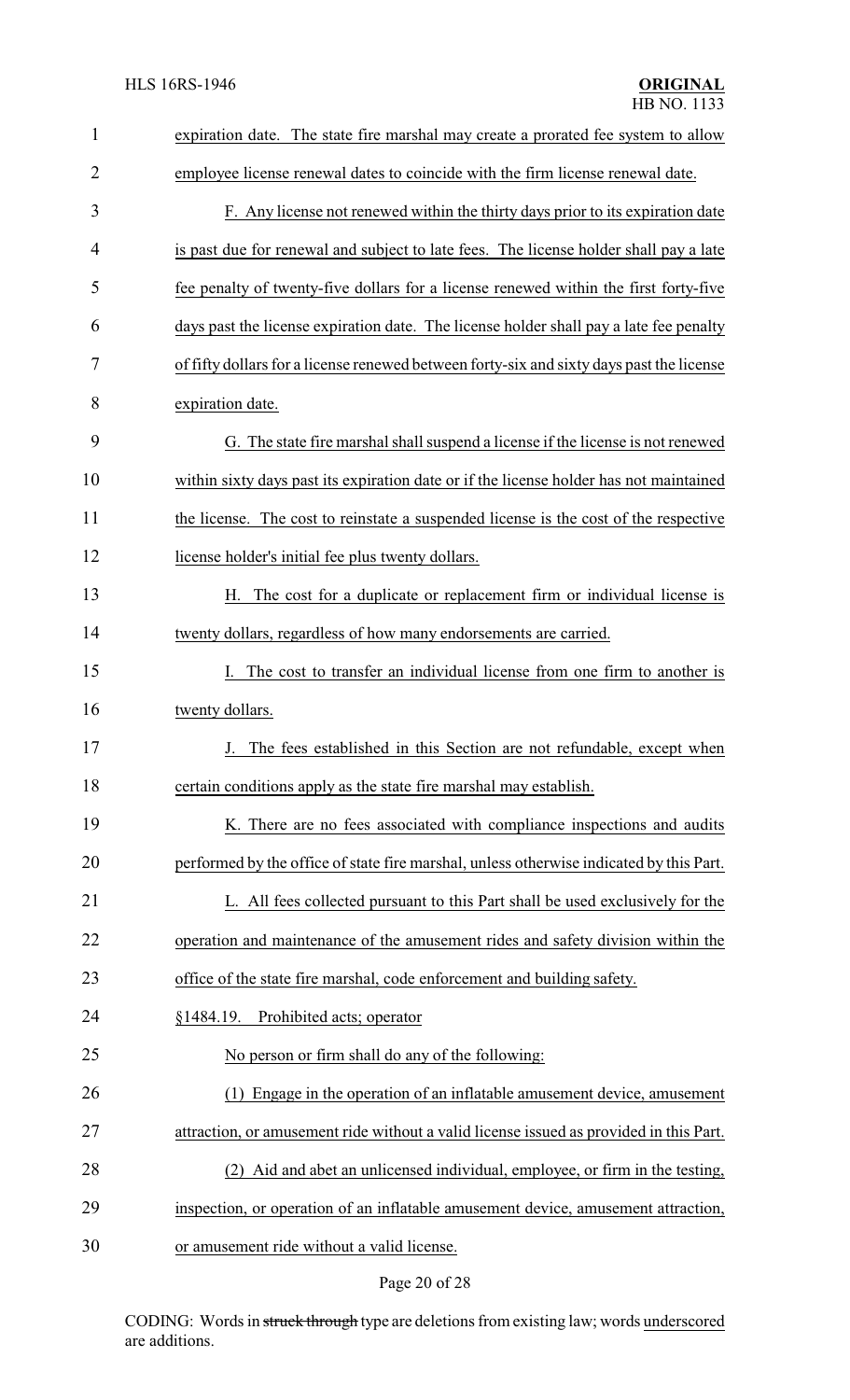| $\mathbf{1}$   | Operate an inflatable amusement device, amusement attraction, or<br>(3)             |
|----------------|-------------------------------------------------------------------------------------|
| $\overline{2}$ | amusement ride contrary to applicable codes, standards, or manufacturer's           |
| 3              | specifications without specific written authorization from the office of state fire |
| 4              | marshal.                                                                            |
| 5              | (4) Submit an application or any other document to the office of state fire         |
| 6              | marshal when the person reasonably should have known the document contained         |
| 7              | false or misleading information.                                                    |
| 8              | (5) Engage in false, misleading, or deceptive acts or practices.                    |
| 9              | (6) Fail to maintain a valid license as required by this Part.                      |
| 10             | Fail to maintain a valid insurance policy as required by this Part.                 |
| 11             | (8) Refuse to admit the state fire marshal or his designated representative to      |
| 12             | an operating location or refuse to cooperate in the purposes of such admittance as  |
| 13             | required by this Part.                                                              |
| 14             | (9) Fail to maintain his license on his person and present it for inspection as     |
| 15             | required by this Part.                                                              |
| 16             | (10) Refuse to cooperate with any lawful investigation by the office of state       |
| 17             | fire marshal.                                                                       |
| 18             | (11) Fail to abide by the administrative rules promulgated pursuant to this         |
| 19             | Part.                                                                               |
| 20             | Prohibited acts; third-party inspector<br>§1484.20.                                 |
| 21             | No person or firm shall do any of the following:                                    |
| 22             | Engage in the inspection or testing of an inflatable amusement device,<br>(1)       |
| 23             | amusement ride, or amusement attraction without a valid license.                    |
| 24             | Aid and abet an unlicensed operator in the operation of an inflatable<br>(2)        |
| 25             | amusement device, amusement attraction, or amusement ride.                          |
| 26             | (3) Aid and abet an unlicensed individual or firm in the inspection or testing      |
| 27             | of an inflatable amusement device, amusement ride, or amusement attraction.         |
| 28             | Certify, test, or inspect an inflatable amusement device, amusement<br>(4)          |
| 29             | attraction, or amusement ride contrary to the provisions of this Part and adopted   |
| 30             | standards, regulations, and applicable manuals, service bulletins and notices.      |

Page 21 of 28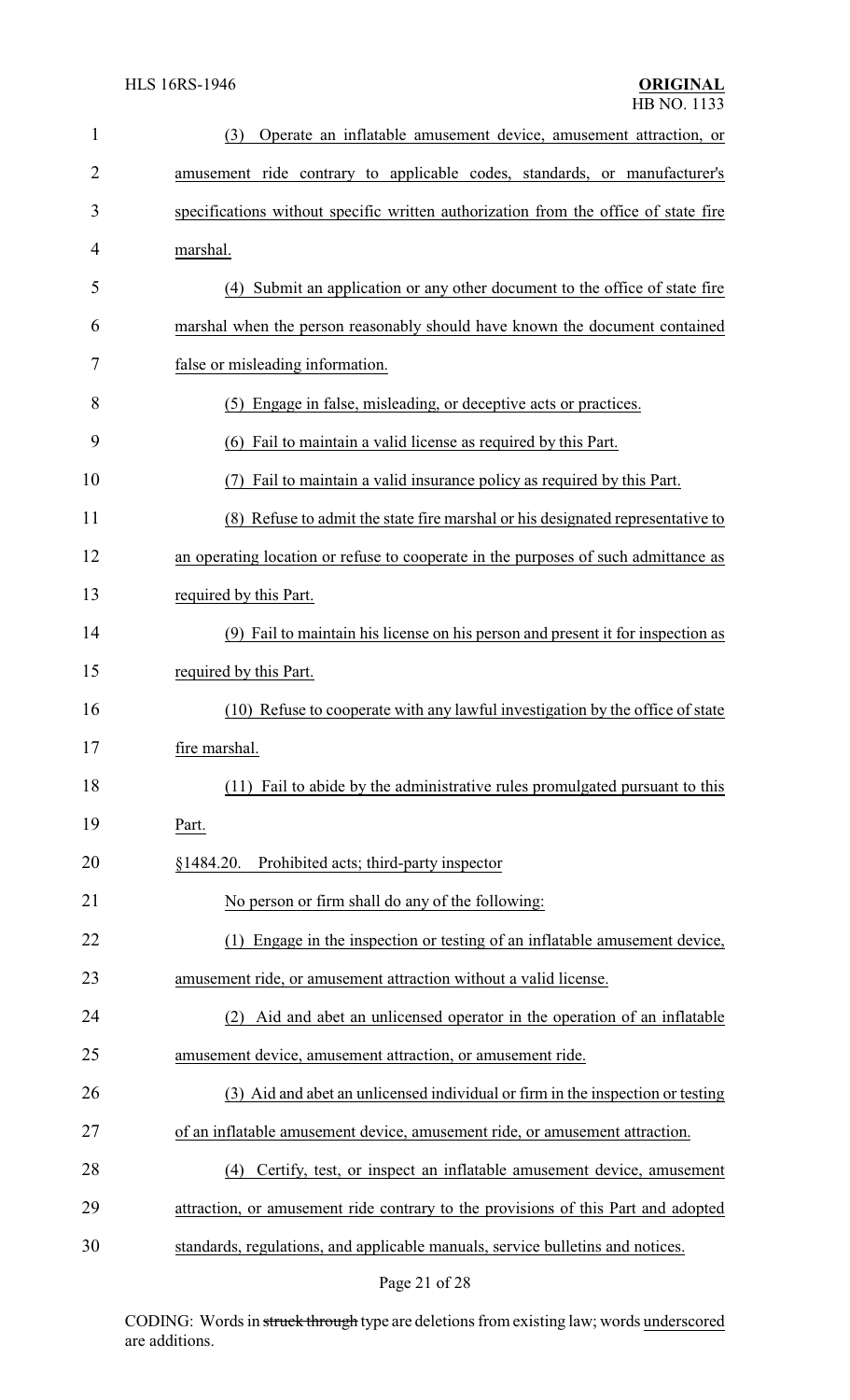| $\mathbf{1}$ | (5) Submit an application or any other document to the office of state fire          |
|--------------|--------------------------------------------------------------------------------------|
| 2            | marshal when the third-party inspector reasonably should have known the document     |
| 3            | contained false or misleading information.                                           |
| 4            | (6) Engage in false, misleading, or deceptive acts or practices.                     |
| 5            | Fail to maintain a valid license as required by this Part.                           |
| 6            | (8) Fail to maintain a valid insurance policy as required by this Part.              |
| 7            | (9) Refuse to admit the state fire marshal or his designated representative to       |
| 8            | any operating location or refuse to cooperate in the purposes of such admittance as  |
| 9            | required by this Part.                                                               |
| 10           | (10) Fail to maintain his license on his person and to present it for inspection     |
| 11           | as required by this Part.                                                            |
| 12           | (11) Refuse to cooperate with any lawful investigation by the office of state        |
| 13           | fire marshal.                                                                        |
| 14           | (12) Fail to abide by the administrative rules promulgated pursuant to this          |
| 15           | Part.                                                                                |
| 16           | §1484.21. Prohibited acts; set-up inspector                                          |
| 17           | No person or firm shall do any of the following:                                     |
| 18           | Engage in the set-up inspection of an inflatable amusement device,<br>(1)            |
| 19           | amusement ride, or amusement attraction without a valid license.                     |
| 20           | Aid and abet an unlicensed operator in the operation of an inflatable<br>(2)         |
| 21           | amusement device, amusement ride, or amusement attraction.                           |
| 22           | Certify or inspect inflatable amusement devices, amusement rides, or<br>(3)          |
| 23           | amusement attractions contrary to the provisions of this Part and adopted standards, |
| 24           | regulations, and applicable manuals, service bulletins, and notices.                 |
| 25           | (4) Submit an application or any other document to the office of state fire          |
| 26           | marshal when the person or firm reasonably should have known the document            |
| 27           | contained false or misleading information.                                           |
| 28           |                                                                                      |
|              | (5) Engage in false, misleading, or deceptive acts or practices.                     |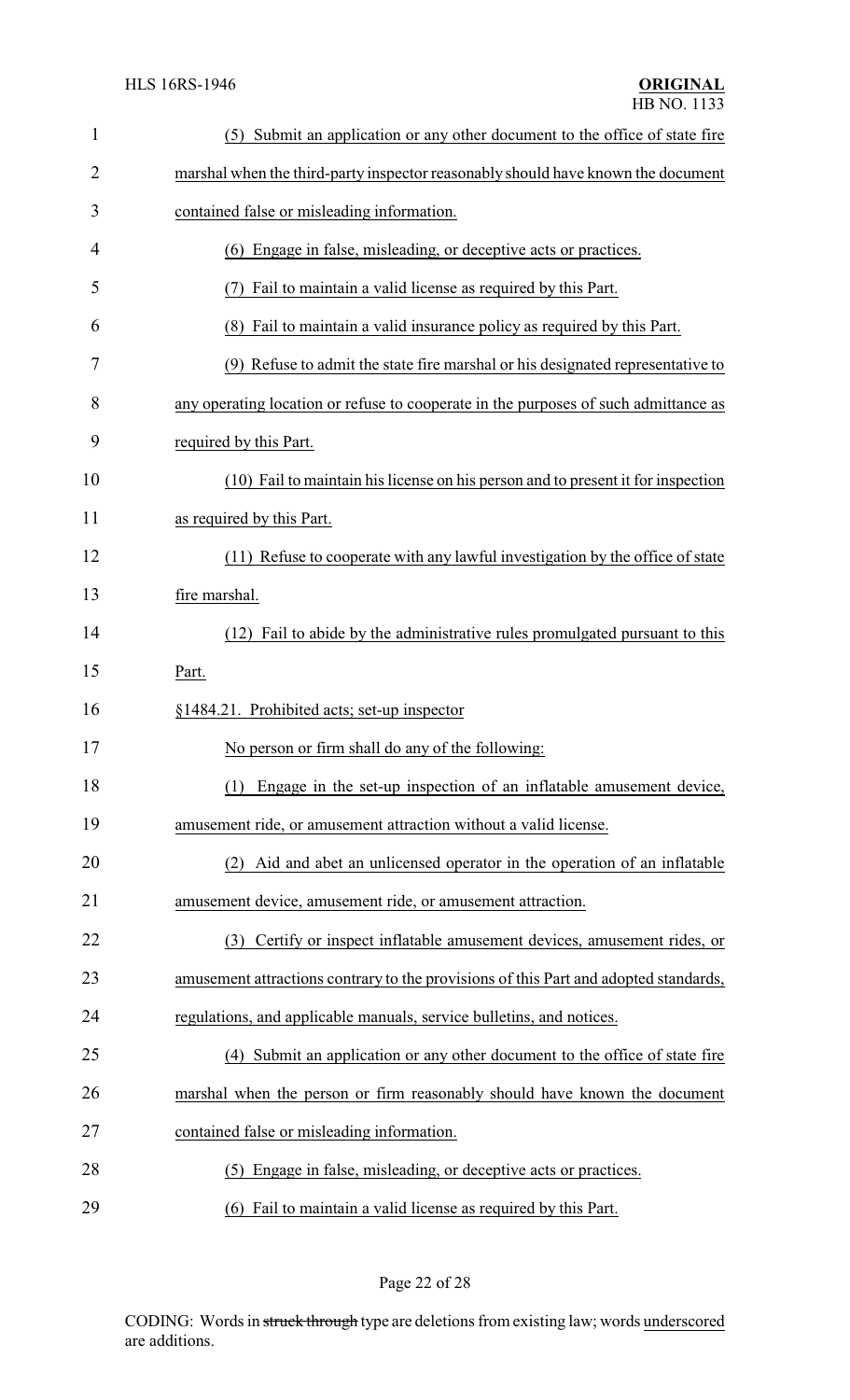| $\mathbf{1}$ | Refuse to admit the state fire marshal or his designated representative to                |
|--------------|-------------------------------------------------------------------------------------------|
| 2            | any operating location or refuse to cooperate in the purposes of such admittance as       |
| 3            | required by this Part.                                                                    |
| 4            | (8) Fail to maintain his license on his person and to present it for inspection           |
| 5            | as required by this Part.                                                                 |
| 6            | Refuse to cooperate with any lawful investigation by the office of the                    |
| 7            | state fire marshal.                                                                       |
| 8            | (10) Fail to abide by the administrative rules promulgated pursuant to this               |
| 9            | Part.                                                                                     |
| 10           | §1484.22. Notice of violation of standard                                                 |
| 11           | A. If after an inspection, investigation, or audit of any inflatable amusement            |
| 12           | device, amusement ride, or amusement attraction, the office of state fire marshal         |
| 13           | determines that the respective device, ride, or attraction is in violation of any         |
| 14           | standard promulgated pursuant to the provisions of this Part, and that there may be       |
| 15           | a substantial probability of death or serious physical injury to the public from its      |
| 16           | continued use, a notice of violation may be given to both the owner and operator of       |
| 17           | the device, ride, or attraction, and a red tag shall be attached to such device, ride, or |
| 18           | attraction. The attached red tag constitutes a cease and desist order.                    |
| 19           | B. After the red tag is attached, the use of the inflatable amusement device,             |
| 20           | amusement ride, or amusement attraction is prohibited. The red tag shall not be           |
| 21           | removed until the device, ride, or attraction is made safe for public use and the         |
| 22           | required safeguards are provided. The tag shall not be removed except by the state        |
| 23           | fire marshal or his designee.                                                             |
| 24           | §1484.23. Insurance; bond                                                                 |
| 25           | No owner or operator shall operate an amusement attraction, or                            |
| 26           | amusement ride unless the owner or operator has either of the following:                  |
| 27           | (1) A policy of insurance in an amount of not less than one million dollars               |
| 28           | insuring the operator against liability for injury suffered by persons riding the         |
| 29           | amusement attraction or ride.                                                             |

# Page 23 of 28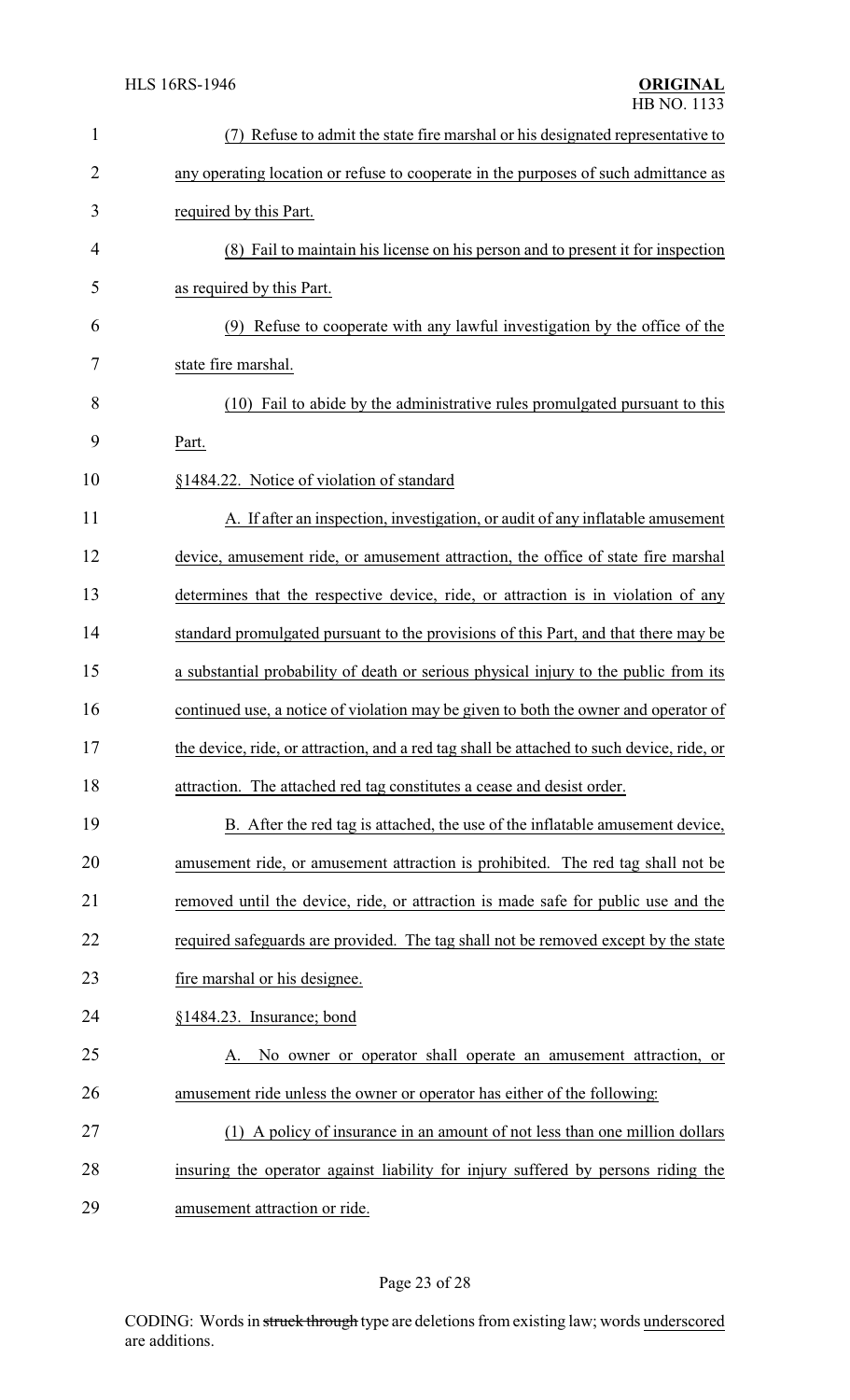| $\mathbf{1}$   | (2) A bond in a like amount, provided, the aggregate liability of the surety             |
|----------------|------------------------------------------------------------------------------------------|
| $\overline{2}$ | of any such bond shall not exceed the face amount.                                       |
| 3              | B. A certificate verifying coverage shall be filed with the office of the state          |
| $\overline{4}$ | fire marshal, code enforcement and building safety.                                      |
| 5              | C. In the event of cancellation of the policy or bond, the office of state fire          |
| 6              | marshal shall be notified immediately by either the insurer or the bond holder no        |
| 7              | later than ten days prior to cancellation.                                               |
| 8              | D. The operator shall provide to any sponsor, lessor, landowner, or other                |
| 9              | person responsible for the offering of an amusement ride or attraction for public use    |
| 10             | a copy of the required insurance policy or bond and the inspection certificate issued    |
| 11             | by the fire marshal.                                                                     |
| 12             | E. The provisions of this Section shall also apply to operators of inflatable            |
| 13             | amusement devices. However, the policy of liability insurance or bond amount             |
| 14             | required of such operators shall be in an amount of not less than three hundred          |
| 15             | thousand dollars.                                                                        |
| 16             | §1484.24. Violations and penalties; injunctive relief                                    |
| 17             | A. If the state fire marshal finds that any person, operator, or firm has                |
| 18             | violated any provision of this Part or any regulation, rule, or issued order, he may     |
| 19             | impose upon that person, operator, or firm a fine in an amount not to exceed five        |
| 20             | thousand dollars for each violation. Each day on which the violation occurs is           |
| 21             | considered a separate offense                                                            |
| 22             | B.(1) In addition to or in lieu of administrative sanctions and civil penalties          |
| 23             | provided in this Part, the state fire marshal is empowered to issue an order to any      |
| 24             | person, operator, or firm engaged in any activity, conduct, or practice constituting     |
| 25             | a violation of any provision of this Part, directing such person, operator, or firm to   |
| 26             | cease and desist from such activity, conduct, or practice. The order shall be issued     |
| 27             | in the name of the state of Louisiana under the official seal of the state fire marshal. |
| 28             | (2) If the person, operator, or firm to whom the state fire marshal directs a            |
| 29             | cease and desist order does not cease and desist the prohibited activity, conduct, or    |
| 30             | practice immediately after service of such cease and desist order by certified mail or   |
|                |                                                                                          |

# Page 24 of 28

CODING: Words in struck through type are deletions from existing law; words underscored are additions.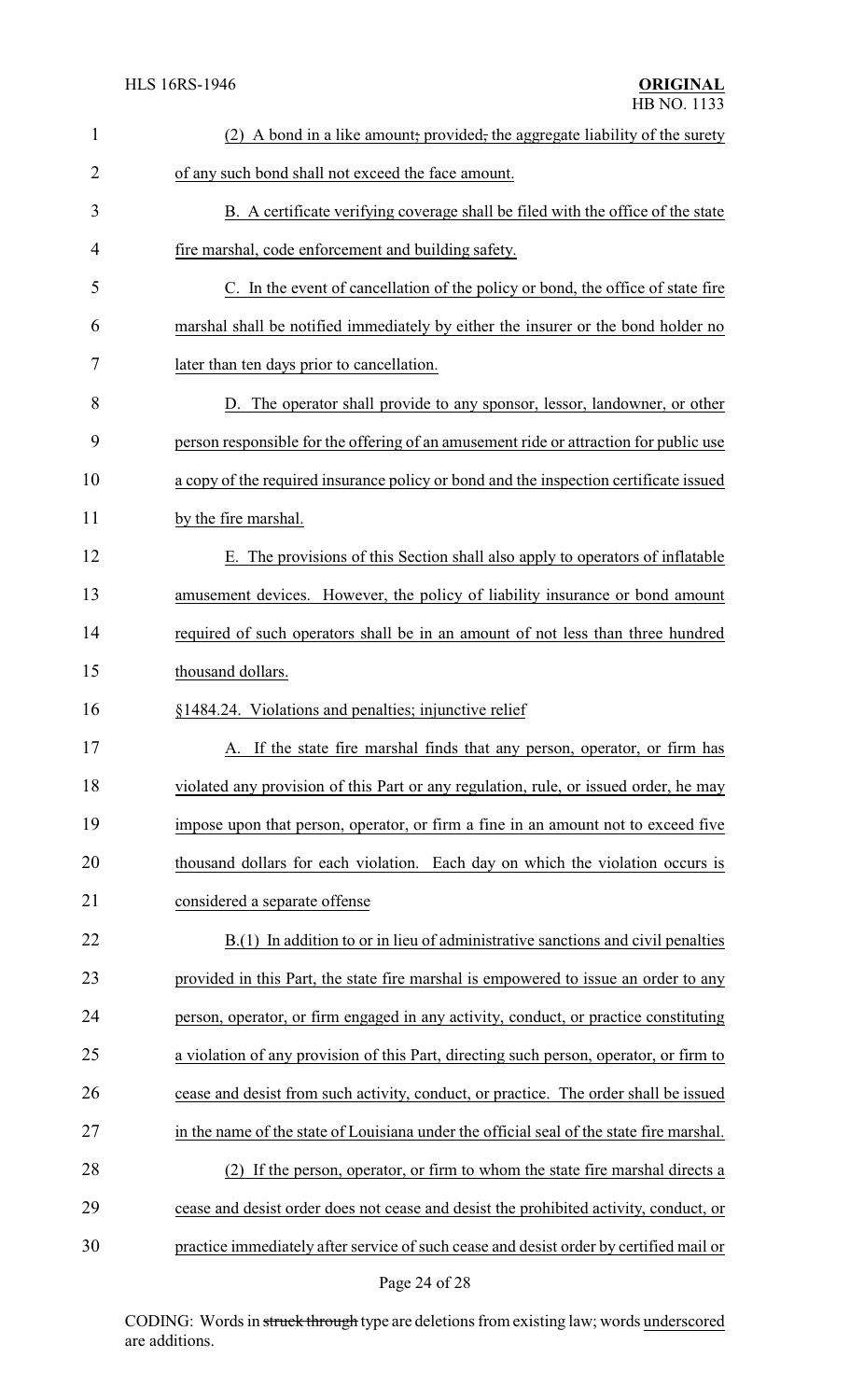| $\mathbf{1}$   | personal service, the state fire marshal may seek, in any court of competent           |  |
|----------------|----------------------------------------------------------------------------------------|--|
| $\overline{c}$ | jurisdiction and proper venue, a writ of injunction enjoining such person, operator,   |  |
| 3              | or firm from engaging in any activity, conduct, or practice prohibited by this Part.   |  |
| 4              | (3) Upon a proper showing by the state fire marshal that such person,                  |  |
| 5              | operator, or firm has engaged in any activity, conduct, or practice prohibited by this |  |
| 6              | Part, the court shall issue a temporary restraining order restraining the same from    |  |
| 7              | engaging in unlawful activity, conduct, or practices pending the hearing on a          |  |
| 8              | preliminary injunction, and in due course a permanent injunction shall be issued after |  |
| 9              | a hearing, commanding the cessation of the unlawful activity, conduct, or practices.   |  |
| 10             | (4) A temporary restraining order, preliminary injunction, or permanent                |  |
| 11             | injunction issued as provided in this Part is not subject to being released upon bond. |  |
| 12             | In the suit for an injunction, the state fire marshal may demand of the<br>(5)         |  |
| 13             | defendant a penalty of fifty dollars per day for each violation, reasonable attorney   |  |
| 14             | fees, and court costs. Judgment for penalty, attorney fees, and court costs may be     |  |
| 15             | rendered in the same judgment in which the injunction is made final.                   |  |
| 16             | C. In addition to the foregoing provisions, the state fire marshal may assess          |  |
| 17             | civil penalties attributable to the operator of an inflatable amusement device,        |  |
| 18             | amusement ride, or amusement attraction to the owner or lessee of the site on which    |  |
| 19             | the inflatable amusement device, amusement attraction, or amusement ride is            |  |
| 20             | located, if the owner or lessee of the site failed to reasonably determine that the    |  |
| 21             | operator of the inflatable amusement device, amusement ride, or amusement              |  |
| 22             | attraction is properly in compliance with the requirements of this Part.               |  |
| 23             | D. Procedures for the imposition of fines and appeals of such fines shall be           |  |
| 24             | governed in accordance to Administrative Procedure Act.                                |  |
| 25             | §1484.25. Exemptions                                                                   |  |
| 26             | The following inflatable amusement devices, amusement attractions, or                  |  |
| 27             | amusement rides are exempt from the provisions of this Part:                           |  |
| 28             | Non-mechanized playground equipment including, but not limited to,<br>(1)              |  |
| 29             | swings, seesaws, stationary spring-mounted animal features, underpropelled             |  |
| 30             | merry-go-rounds, climbers, slides, trampolines, swinging gates, and physical fitness   |  |

# Page 25 of 28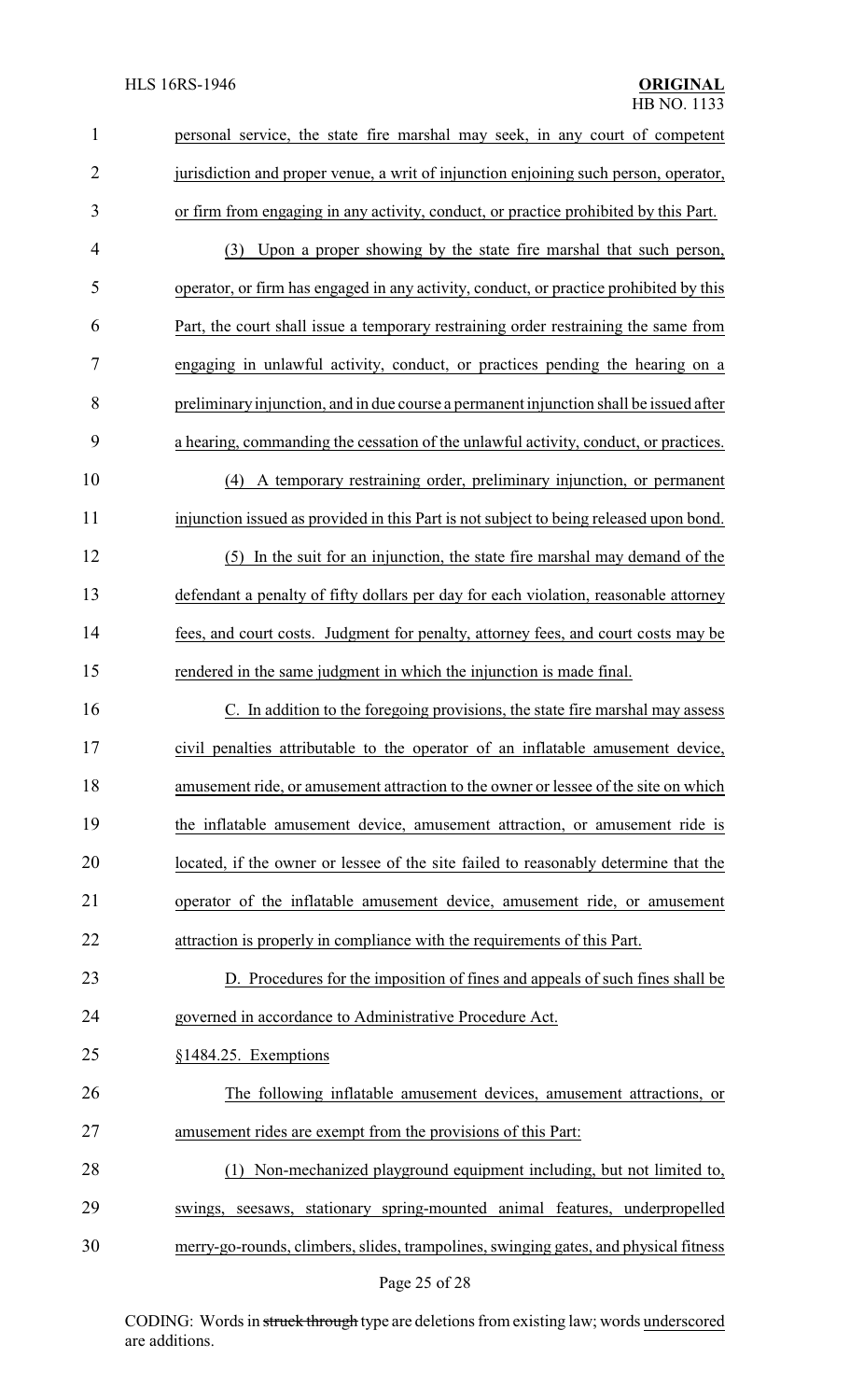| $\mathbf{1}$   | devices except where an admission fee is charged for usage or an admission fee is          |
|----------------|--------------------------------------------------------------------------------------------|
| $\overline{2}$ | charged to areas where such equipment is located.                                          |
| 3              | (2) An inflatable amusement device, amusement attraction, or amusement                     |
| 4              | ride which is owned and operated by a nonprofit religious, educational, or charitable      |
| 5              | institution or association if such attraction or ride is located within a building subject |
| 6              | to inspection by the fire marshal or his designee.                                         |
| 7              | (3) Coin-operated mechanical devices occupying less than thirty-six square                 |
| 8              | feet of floor space.                                                                       |
| 9              | (4) Non-motorized rides and attractions.                                                   |
| 10             | §1484.26. Local regulation                                                                 |
| 11             | Nothing contained in this Part shall prevent any local governmental                        |
| 12             | subdivision of this state from licensing or regulating any inflatable amusement            |
| 13             | device, amusement attraction, or amusement ride, carnival, or circus as otherwise          |
| 14             | provided by law.                                                                           |
| 15             | § 1484.27. Waiver of inspection                                                            |
| 16             | The state fire marshal may waive the requirement that an inflatable                        |
| 17             | amusement device, amusement attraction, or amusement ride, or any component part           |
| 18             | be inspected before being operated in this state if an operator gives satisfactory proof   |
| 19             | to the office of state fire marshal that such device, amusement attraction, or ride or     |
| 20             | any component part has passed an inspection conducted by a public agency whose             |
| 21             | inspection standards and requirements are at least equal to those requirements and         |
| 22             | standards established by the fire marshal pursuant to the provisions of this Part.         |
| 23             | §1484.28. Rules adopted                                                                    |
| 24             | The state fire marshal shall adopt and issue rules, in accordance with the                 |
| 25             | provisions of the Administrative Procedure Act, establishing standards for the             |
| 26             | installation, repair, maintenance, use, operation, and inspection of inflatable            |
| 27             | amusement devices, amusement attractions, and amusement rides for the protection           |
| 28             | The rules shall be based upon generally accepted engineering<br>of the public.             |
| 29             | standards and shall be concerned with but not necessarily limited to engineering           |
| 30             | force stresses, safety devices, and preventive maintenance. The rules shall provide        |
|                |                                                                                            |

# Page 26 of 28

CODING: Words in struck through type are deletions from existing law; words underscored are additions.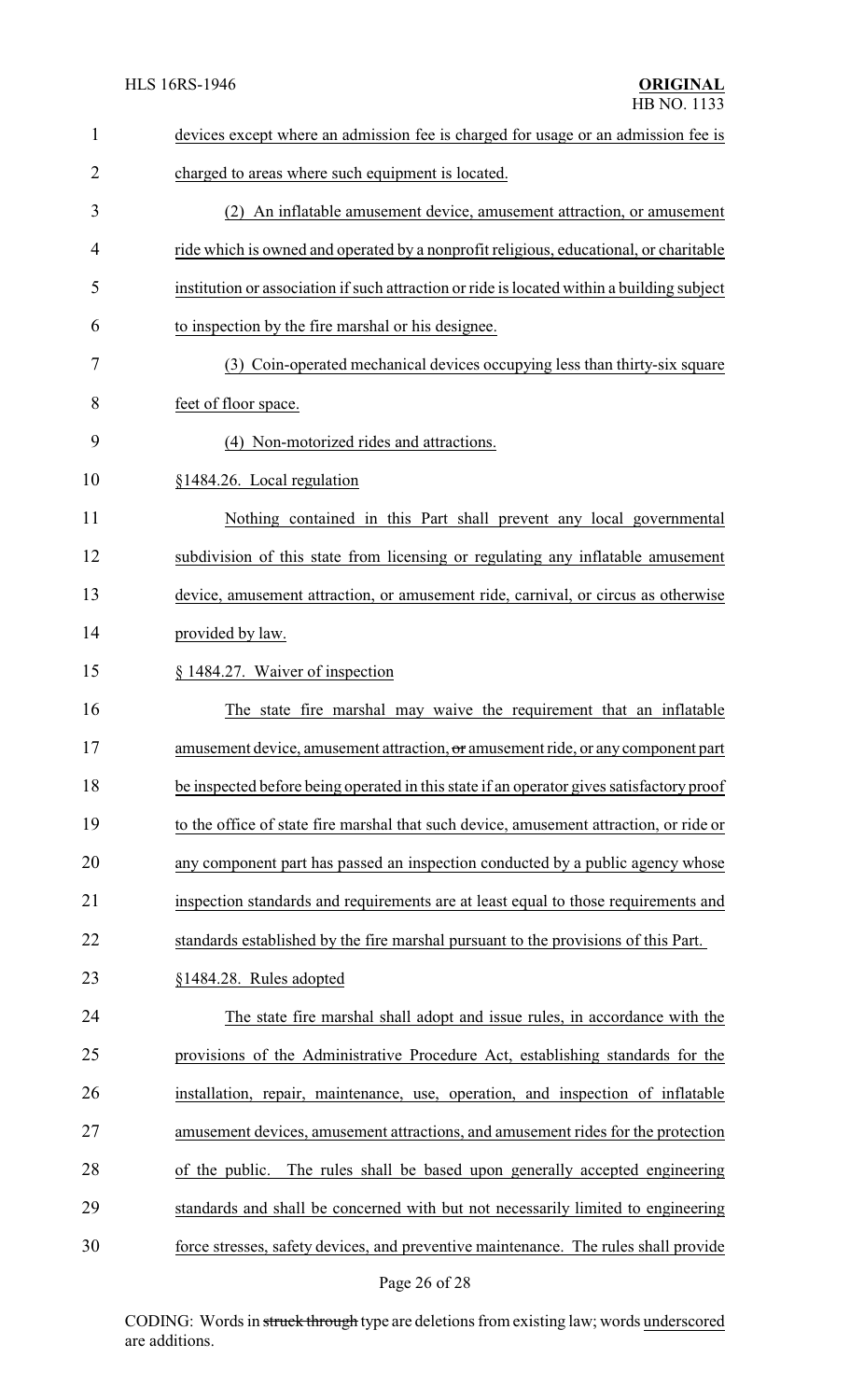| 1  | for the reporting of accidents and injuries incurred from the operation of inflatable            |  |  |
|----|--------------------------------------------------------------------------------------------------|--|--|
| 2  | amusement devices, amusement attractions, or amusement rides.                                    |  |  |
| 3  | *<br>*<br>∗                                                                                      |  |  |
| 4  | §1485.2. Definitions                                                                             |  |  |
| 5  | For the purposes of this Subpart, the following terms and phrases shall have                     |  |  |
| 6  | the meanings ascribed to them:                                                                   |  |  |
| 7  | (1) "Carnival or amusement ride" means either of the following:                                  |  |  |
| 8  | *<br>∗<br>*                                                                                      |  |  |
| 9  | (2) Firm means a sole proprietorship, corporation, limited liability company,                    |  |  |
| 10 | or similar type of business entity.                                                              |  |  |
| 11 | $\left(\frac{2}{2}\right)$ "Owner" means a person, a firm, the state, or a political subdivision |  |  |
| 12 | of the state that owns an amusement ride or, if the ride is leased, the lessee of the            |  |  |
| 13 | ride.                                                                                            |  |  |
| 14 | "Parent or guardian" means each parent, custodian, or guardian<br>$\left(3\right)(4)$            |  |  |
| 15 | responsible for the control, safety, training, or education of a rider who is a minor,           |  |  |
| 16 | has a disability, or is incompetent.                                                             |  |  |
| 17 | $\frac{4}{2}(a)(5)(a)$ "Rider" means any person who is:                                          |  |  |
| 18 | $\ast$<br>*<br>*                                                                                 |  |  |
| 19 | "Sign" means any symbol or language reasonably calculated to<br>(5)(6)                           |  |  |
| 20 | communicate information to riders or their parents or guardians, including but not               |  |  |
| 21 | limited to placards, prerecorded messages, live public addresses, stickers, pictures,            |  |  |
| 22 | pictograms, guidebooks, brochures, video, verbal information, and visual signals.                |  |  |
| 23 | *<br>∗                                                                                           |  |  |
| 24 | §1485.9. Applicability                                                                           |  |  |
| 25 | The provisions of Subpart A of Part VII of Title 40, comprised of R.S. 1484.1                    |  |  |
| 26 | through 1484.28, are applicable in their entirety to the provisions of this Subpart.             |  |  |